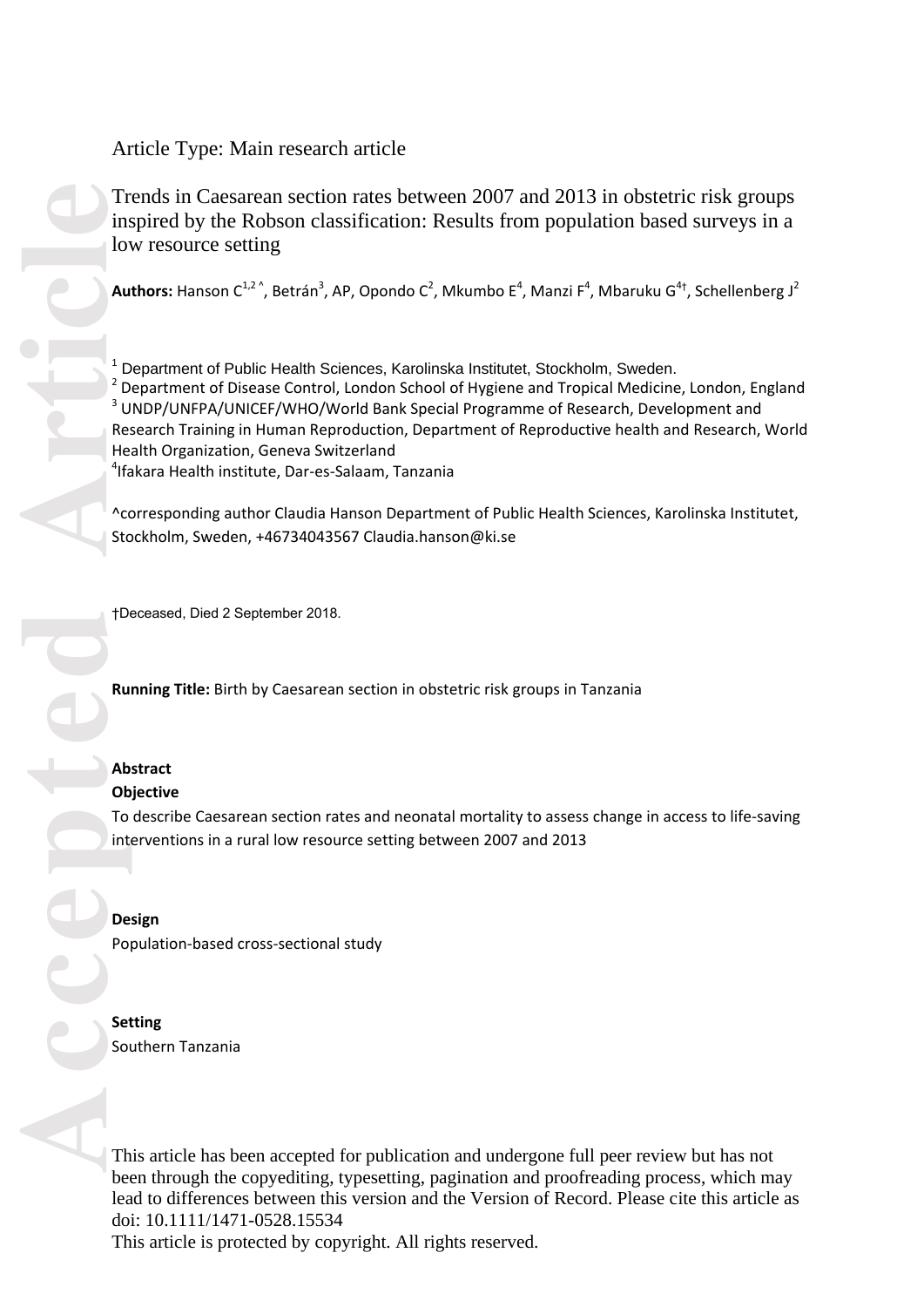#### **Population**

A total of 34,063 women who gave birth in the previous year from 384,549 households

#### **Methods**

Using data collected in two geo -referenced household surveys in 2007 and 2013 conducted in the context of two cluster -randomized controlled trials, we described trends in Caesarean section and neonatal mortality in obstetric risk groups, inspired by the 10 -group 'Robson' classification

#### **Main outcome mea sures**

Rates of self -reported birth by Caesarean section and neonatal mortality

#### **Results**

Population -based Caesarean Section rates increased from 4.0% in 2007 to 6.4% in 2013. In 2013 the lowest Caesarean Section rate was found in multipara whose labour was not induced or augmented (4.4%, 95% CI 3.9-4.9), group that showed an increase of over 50% from 2007 (adjusted prevalence ratio 1.57 (95% Confidence interval 1.34 -1.82). Nullipara whose labour was not induced or augmented had rates of 6.2% in 2007 and 8.5% in 2013. Caesarean rates in multiple pregnancies were low at 8.1% (95% CI 5.6 -10.5) in 2007 and 14.6% (9.4 -19.8) in 2013. Overall neonatal mortality was high : 3.5% in 2007 and 3.2% in 2013 with rates being lowest in multiparous women whose labour was not induced or augmented: 2.4% (95% CI 2.2 -2.7%) and 1.7% (95% CI 1.4 -2.0%), in 2007 and 2013, respectively.

#### **Conclusion**

Although use of caesarean section remains insufficient, and higher rates do not necessarily imply better quality of care our analysis highlights improvements in reaching women with Caesarean section. Rates in multiple birth remained low compared with high income settings

#### **Funding statement**:

Bill & Melinda Gates Foundation through (1) the IPTi Consortium (grant number 28580) and (2) the Saving Newborn Lives program of Save the Children (grant number: 84050124 / 235)

**Keywords :** Caesarean section, obstetric risk, Robson classification, neonatal mortality, equity

**Tweetable abstract:** In Southern Tanzania Caesarean section rates increased over time, but the rate in high -risk births remained alarming low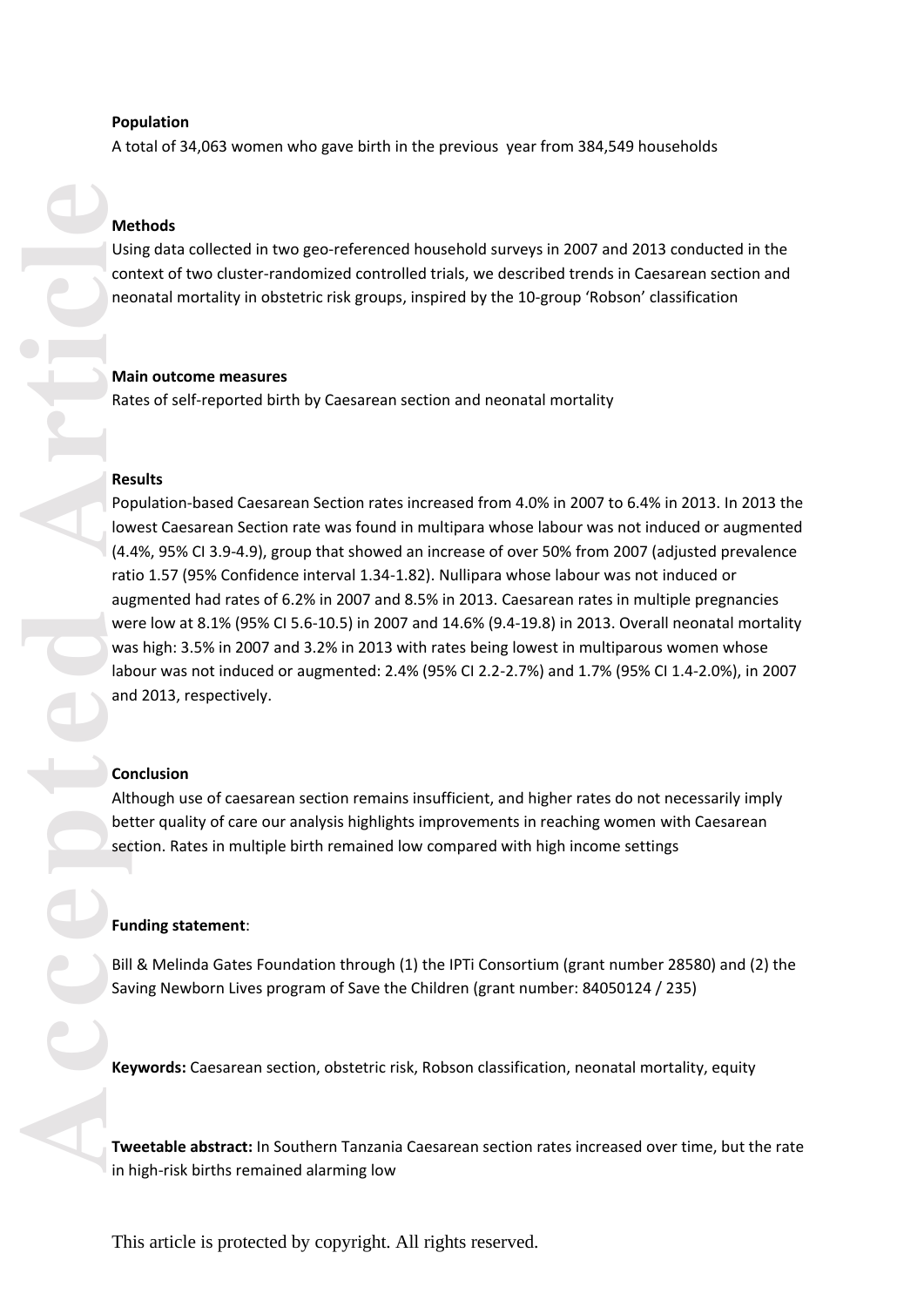#### **Abbreviations**

CS Caesarean section PR Prevalence ratio CI Confidence intervals WHO World Health Organization

#### **Introduction**

Caesarean Section (CS) is the most widely performed operative intervention globally. Without doubt CS can prevent - when medically justified - many maternal and perinatal deaths. Trends in CS are globally monitored as an indicator of access to emergency obstetric care<sup>1</sup> and as part of the Ending Preventable Maternal Mortality strategy.<sup>2</sup> Very low population-based rates of CS reflect a lack of access to life-saving interventions.<sup>3-6</sup>

The optimal CS rate remains controversial with studies suggesting ranges from 10 % to 20% to be beneficial for maternal and neonatal mortality.<sup>7-10</sup> However, national rates mask over- and underprovision of CS which often coexist.<sup>8,9,11-13</sup> The overuse of CS is of increasing concern for patient safety.<sup>14</sup> A six-fold higher risk of morbidity and mortality for the mother compared to spontaneous vaginal birth has been described, with even higher risks in sub-Saharan Africa.<sup>15</sup> Unnecessary CS increases costs for health systems and individuals and creates barriers to universal health coverage.<sup>16,17</sup>

Disparate rates have prompted the publications of several classification systems to enable improved comparisons and benchmarking.<sup>18,19</sup> The Robson classification (also called the 10-group classification , Panel 1 ) categorises births in mutually exclusive groups based on clearly defined obstetric characteristic and has therefore been recommended by the WHO. $^{14,20}$ 

Most published studies using the Robson classification, particularly in low -income countries, have been based on data from a single hospital. While this is very helpful to analyse trends within institutions, only population-based data will allow the disaggregation by wealth or place of living, allowing insights into equity of access. Accurate recording of variables such as gestational age or onset of labour as well as availability of exact fetal presentation may be challenging in many low resource settings. Where sub-optimal data and missing information prevents the use of the 10-group classification, a temporary adaptation, such as merging groups, may be a first step.

Inspired by the possibilities of the Robson classification to describe over - and under -provision of CS the objective of this study was three -fold: to explore the usefulness of adapted risk groups , mirroring the Robson groups as far as possible, in settings where sub-optimal data precludes the use of the rigorous Robson classification; to describe trends in CS and neonatal mortality between 2007 and

This article is protected by copyright. All rights reserved.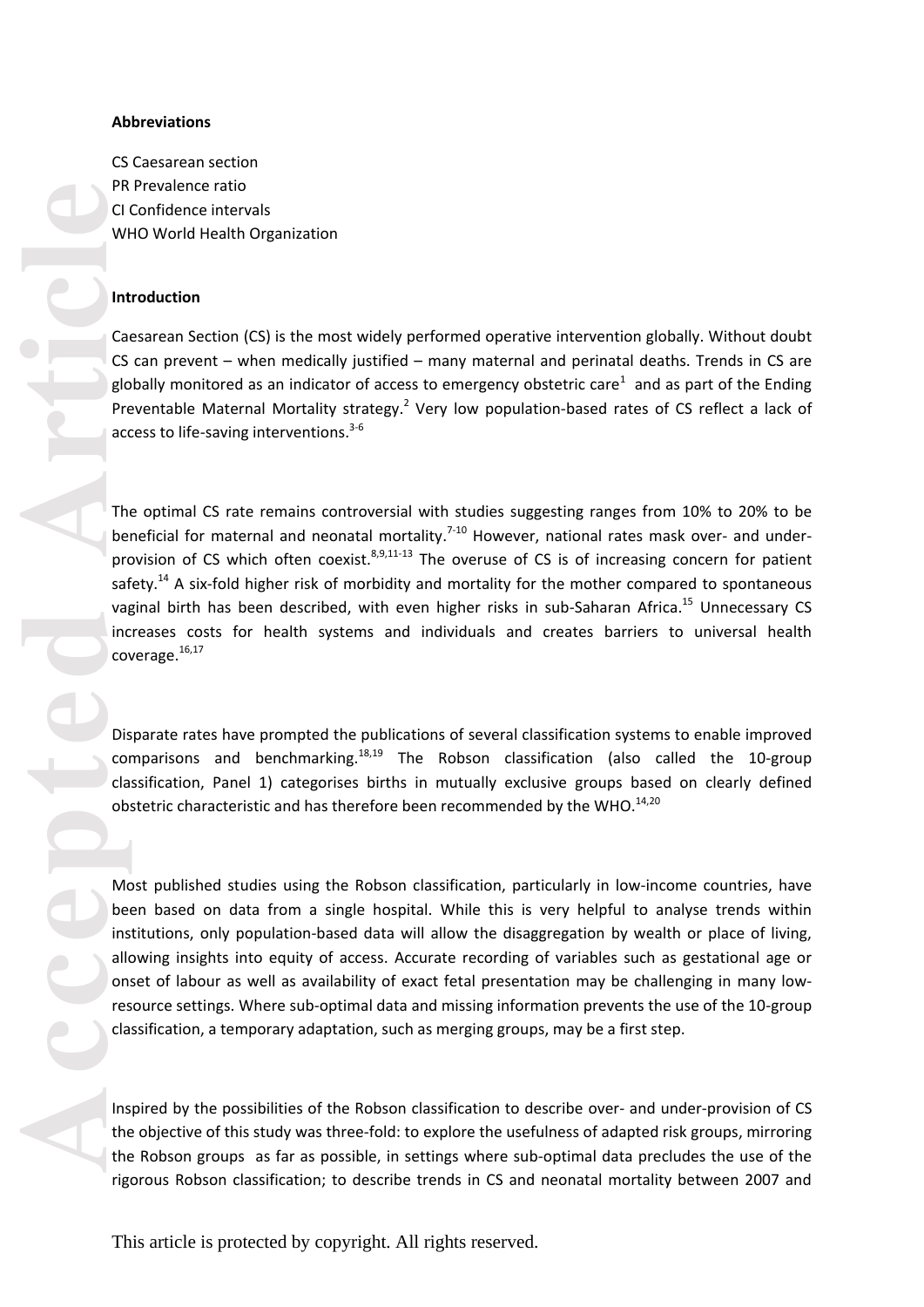2013 from population -based household survey data in these adapted groups; and to describe inequalities in access to CS rates in the obstetric risk groups by distance to hospital and wealth status of the household.

#### **Methods**

Tanzania is a low -income country and national CS rates have increased from 2% (1991 -1995), to 5% (2005-10) and 6% (2011-15). $^{21,22}$  High CS rates of above 30%  $-$  including in groups with low obstetric risk – are described from large teaching hospitals in Dar-es-Salaam,<sup>23</sup> and in Moshi, Northern Tanzania.<sup>24,25</sup> In contrast, most rural settings have very low CS rates.<sup>22,26,27</sup>

We used data collected in two geo -referenced household surveys in 2007 and 2013 in Southern Tanzania conducted in the context of two cluster -randomized controlled trials. The first survey, a 2007 census of all 243,612 households in five districts, assessed the impact on survival of a strategy of intermittent preventive treatment for malaria in infants (IPTi).<sup>28</sup> In 2013, we surveyed a representative sample of households in the same districts to assess the impact of a home-based counselling strategy on neonatal survival.<sup>29</sup> There was a two-stage sampling procedure within each ward (an administrative structure between village and district), first sampling sub -villages (typically including 80 -100 households) with probability proportional to number of households in the sub village based on the national 2012 census list and reports from ward executive officers. At the second stage we included all households for smaller sub -villages, and used segmentation for sub villages with more than 131 households. We sampled 169,324 of the 247,350 households listed in the 2012 national census list.<sup>29</sup>

The data were collected in five rural and poor district s of the Lindi and Mtwara region s The area is served by a dense network of 171 primary health facilities where the median distance to any facility was 2.2km in 2013.<sup>27</sup> Emergency obstetric care including CS and blood transfusion is available in six hospitals in the study area and a further two hospitals in neighbouring urban centres. Although funding from the African Development Bank was made available from 2007 to upgrade five larger health centres to provide CS services, none of the resulting operating theatres were functioning in 2013. Maternal health care is free in Tanzania, however, families are often requested to purchase drugs and supplies because of stock-outs.<sup>30</sup>

#### *Data collection*

Details on methods are described in detail elsewhere.<sup>28,29</sup> In short, we used a modular questionnaire in Swahili, the national language, adapted from established health surveys.<sup>31</sup> We asked the household head to report on household assets, housing type, and ethnic group. Geo -coordinates were recorded by a mapper. A birth history module for all women of reproductive age (13 -49 years) included childbirth outcomes and mode of delivery for live births in the year prior to the survey, including markers of obstetric risk such as multiple births and use of methods to speed up labour . In 2013 the questionnaire also recorded the birth weight, abstracted from the child health card if this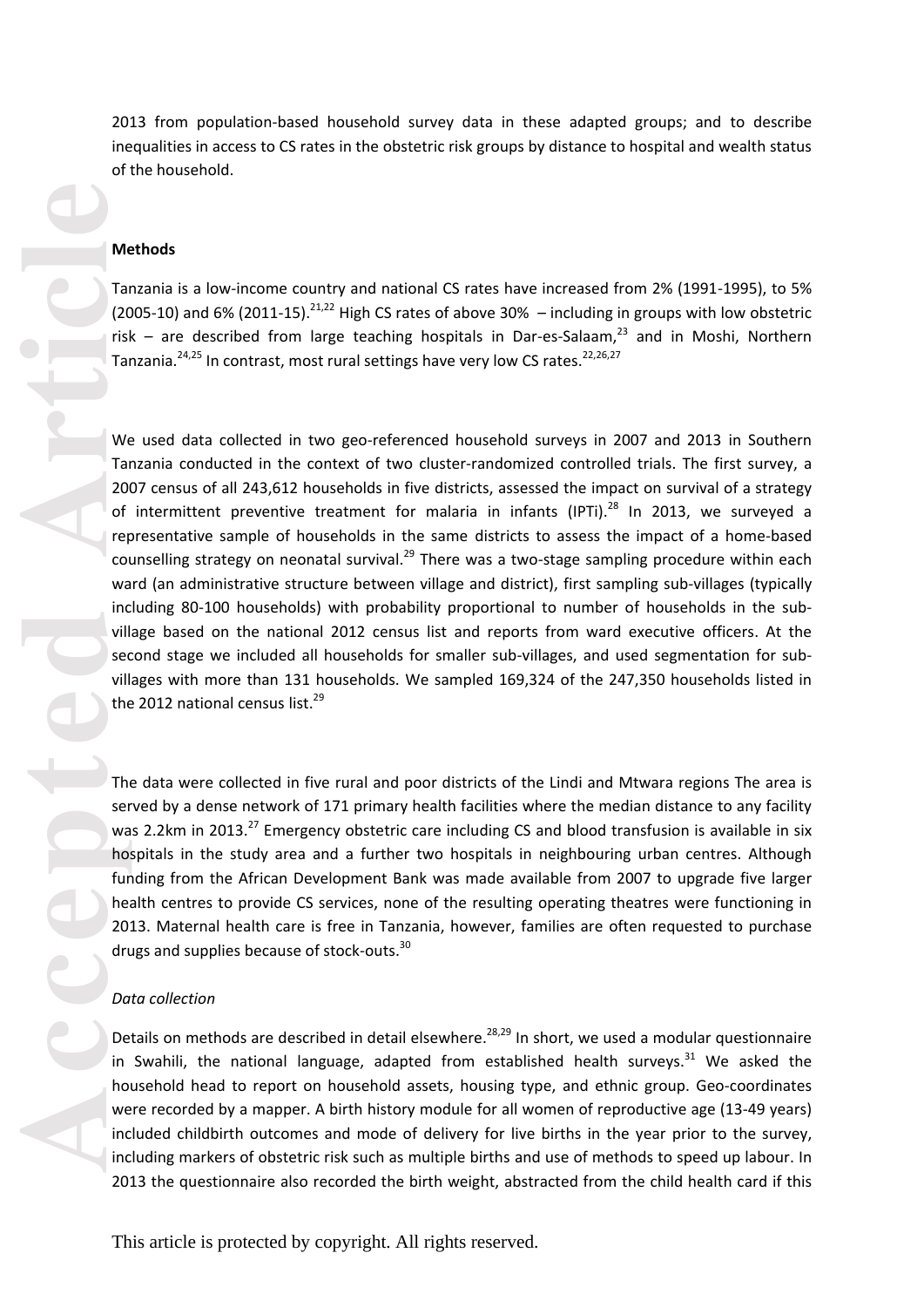was available. Data collection was done electronically using Personal Digital Assistants (HP iPAQ HX2490 v6.1) and quality assurance included checks of standard ranges, consistency and completeness at the time of data entry.<sup>32</sup>

#### *Definition of outcomes and other variables*

Our main outcome is live birth by CS as reported by mothers. As the wording in Swahili is inexact (literally *delivery by operation*) and might be misunderstood as episiotomy or an assisted delivery, we recoded 14 reported CS from 2007 as missing where the mother reported having delivered at home or in a primary facility. In 2013 we included a check question asking any mother who reported a C S if her abdomen was truly cut to increase the accuracy. The application also automatically checked against the place of birth so that no CS was recorded where the mother delivered at home or in a primary facility.

We attempted to categorise the CS according to the Robson classification<sup>14,20</sup> and adapted the categories based on obstetric risk factors in our data set (Panel 1). To define premature birth in the 2007 data, we used the mother's responses on whether the perceived size of the baby was normal or smaller than normal. In the 2013 data set we defined prematurity as a recorded birth weight <2500g or, when this information was missing, the mothers perception o f the size of the baby. Parity was available from the birth history information, but as an assessment of stillbirth s was not included, parity was constructed based on live births only. In both survey s we asked mothers whether anything was done to speed up labour but we could not formally distinguish whether labour was induced or augmented. We rated any positive answer to this question as a proxy for induction. Information on whether the baby was a singleton or multiple was available from the birth histories. Using this information we categorise d the CS in six risk groups (Panel 1).

We were not able to classify women to Robson group 5 'multipara with a previous CS', as no information on previous CS was noted by our questionnaire. Women with a previous scar are rarely if ever induced as practitioners fear uterine rupture. For this reason, we assigned women with a previous CS to group 3 'multipara, no induction or augmentation'. We were also not able to make a separate group for breech presentation (Robson groups 6 and 7) or transverse lie (Robson group 9) as such information was not recorded. This means that groups 1 through 4 , which in the original classification would include only cephalic pregnancies, also included transverse lies and breech presentations. In summary, our risk groups computes groups 1 through 4 (including previous CS, breech presentation and transverse lie), group 8 and group 10.

Neonatal mortality was assessed asking mothers about babies born during the past year about their survival.<sup>29</sup> For multiple births, mortality was only assessed for the first twin.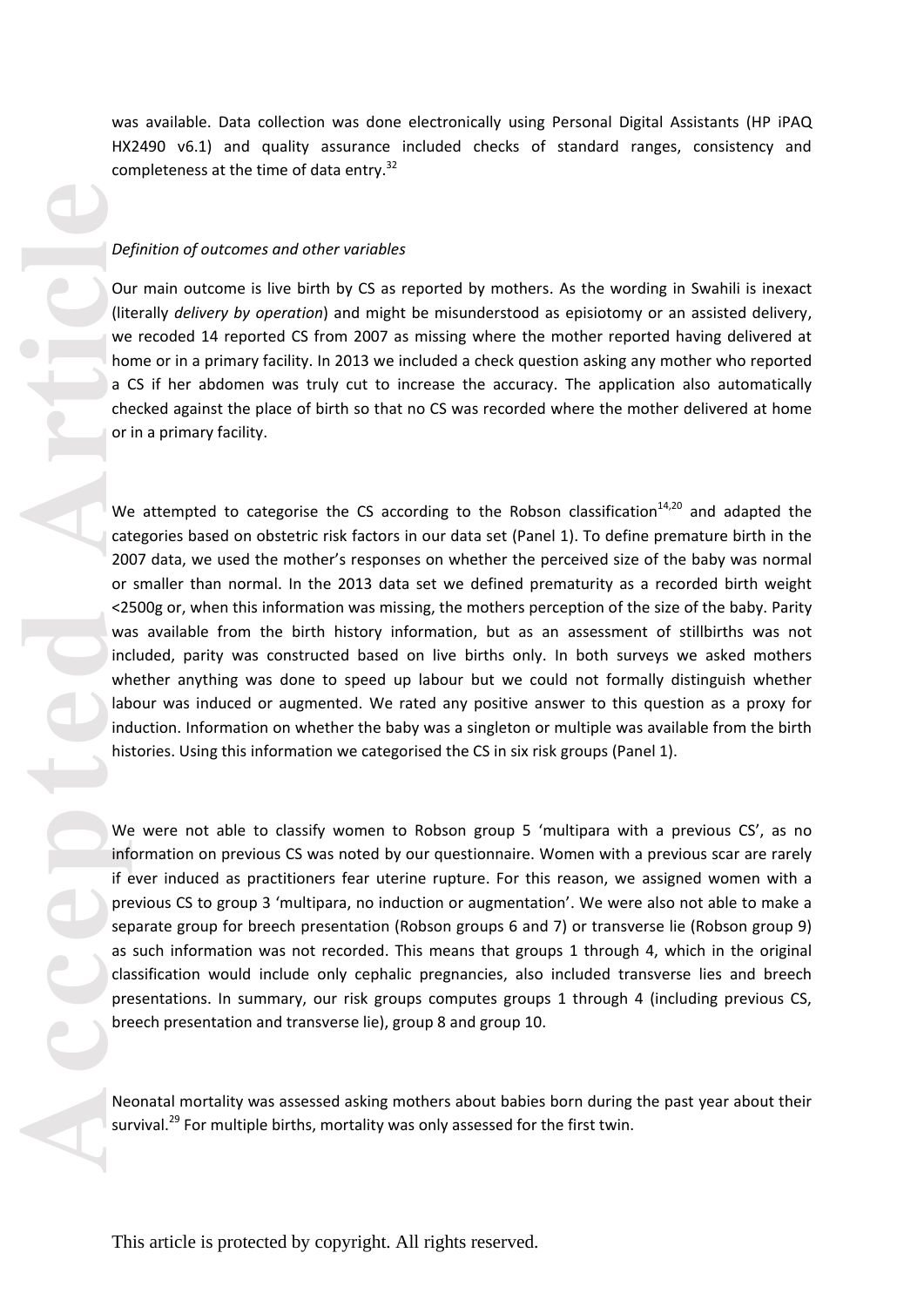We used information on household wealth and distance to the hospitals at the two different time periods. Wealth quintiles were constructed based on ten household assets using principal component analysis and broken down in five quintiles separately for both surveys.<sup>33</sup> Distance to the hospitals was calculated as straight -line distance based on geographical positioning of each household and the hospital, including three hospitals adjacent to the study districts using the 'nearstat' command provided in Stata 13.

#### *Statistical analysis*

**Accepted Article**<br> **Accepted Article**<br> **Accepted**<br> **Article**<br> **Article**<br> **Article**<br> **Article**<br> **Article**<br> **Article**<br> **Article**<br> **Article**<br> **Article**<br> **Article**<br> **Article**<br> **Article**<br> **Article**<br> **Article**<br> **Article**<br> We estimated for both surveys separately and for each obstetric group 1) the relative size of the population, reflecting the share of the births taking place in this group; 2) the CS rate; 3) the absolute contribution to the overall CS rate (ie the percentage contributed to the overall CS rate by a group); and 4) the relative contribution to the total CS rate (ie, the absolute contribution expressed as a percentage of the overall rate, reflecting the extent that CS in one group contributes to the overall CS rate).<sup>20,34</sup> We also assessed neonatal mortality in the obstetric risk groups by estimating the proportion of babies who died in the neonatal period.

We used generalised linear models of prevalence ratios (PR) using a binominal distribution and a log link to model risks in wealth and distance groups. These models adjusted for clustering of observations within sub -villages and wards. We further present models adjusted for wealth, distance to hospital, education, occupation, and age.

We imputed the adapted Robson group for 3,984 and 13 births from 2007 and 2013, respectively, which were not classified as mothers felt unable to report on the gestation or the weight of the baby (Figure 1). We used multiple imputation with chained equations suitable for the imputed variables.<sup>35-</sup>  $37$  We imputed 20 data sets and the estimations were combined using Rubin's rules (Table S1).  $36$  Data management and analysis used Stata version 13 (Stata Corp LP, Texas).

#### *Funding*

The two surveys were funded by the Bill & Melinda Gates Foundation through the Saving Newborn Lives program of Save the Children. The funders had no role in data gathering, data analysis, or manuscript writing .

#### *Patient involvement*

This study uses secondary data analysis, which is why we do not report on patient involvement. The main study included mothers and communities in the development and conduct of the trials. <sup>28,29</sup>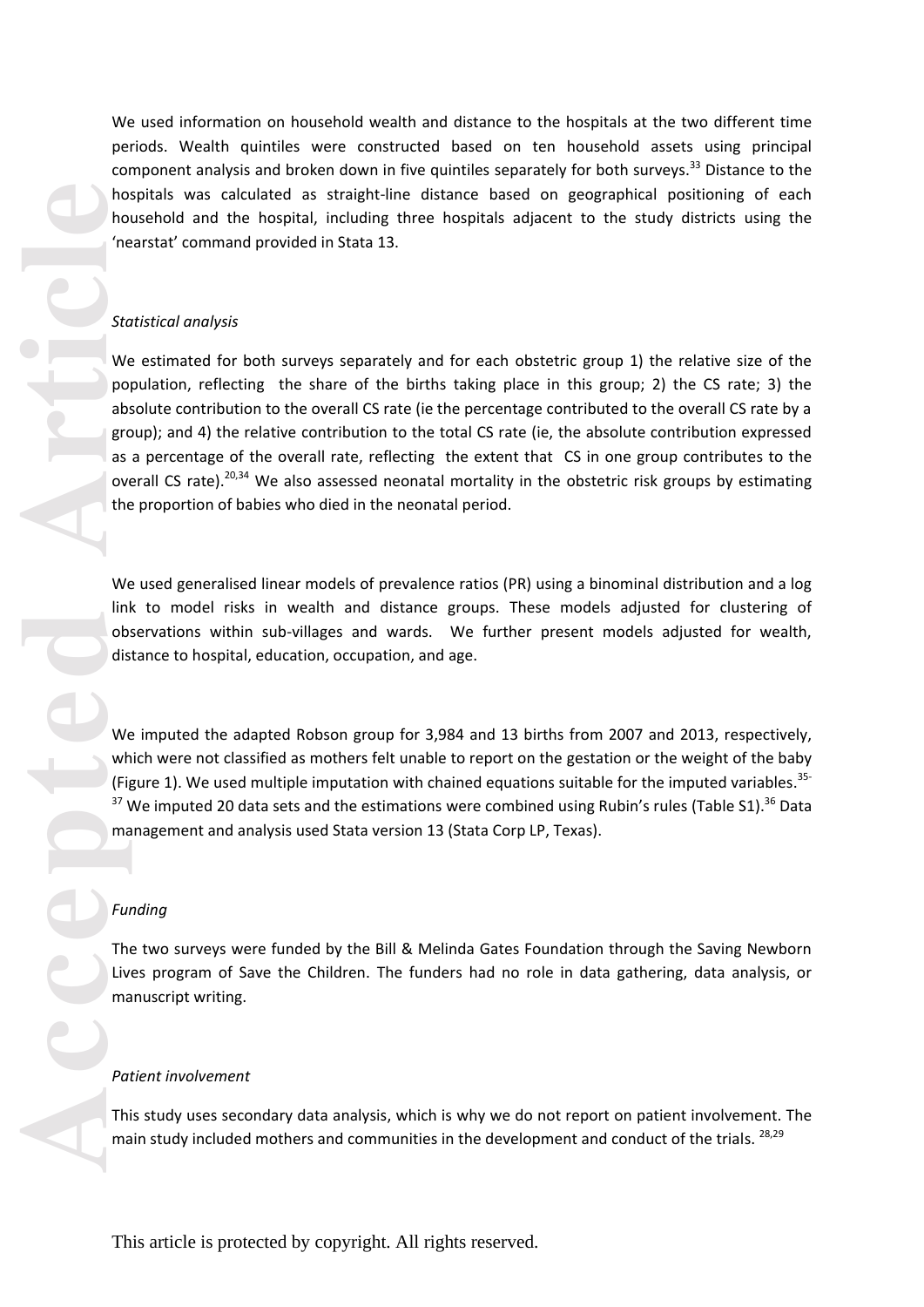#### **Results**

The 2007 and 2013 surveys identified 243,612 and 169,324 households, respectively. We interviewed 196,330 and 127,226 women of reproductive age (13-49 years) (Figure S1). The women reported on 22,243 and 13,820 live births in the year prior to the surveys. 20,271 and 13,793 interviews were linkable to household information and the survival of newborns. We included 20,174 and 13,771 live births in 2007 and 2013, respectively, with information on CS classified into the obstetric risk groups.

The CS rate increased from 4.0% in 2007 to 6.4% in 2013, respectively (adjusted PR 1.51, 95% CI 1.37-1.68)(Table 1). There were important variations in CS rates in relation to wealth (8.3% in the least poor compared to 5.1% in the poorest wealth group), and education (7.0% in women with completed primary or higher education compared to 5.3% in women with no education) in 2013. We found lower CS rates with increasing parity (9.0% in primipara and 5.4% in multiparous women) and higher CS rates in multiples compared to singletons (14.6% in multiple pregnancies and 6.4% in singletons) in 2013. Similar patterns were seen in 2007.

Table 2 shows for each of the obstetric groups, the proportion of women included, the CS rate, the relative and absolute contribution of each group to the overall CS rate as well as neonatal mortality. The majority of women giving birth in these populations were multiparous whose labour was not induced or augmented: 67.1% and 59.1% in 2007 and 2013, respectively. This group was the largest contributor to the overall CS rate both years (44.5% and 40.7%) with a CS rate of 2.7% in 2007 and 4.4% in 2013.

int<br>
reptart<br>
accord the<br>
The<br>
1.3 lea cord fol.<br>
The<br>
1.3 lea cord fol.<br>
ind<br>
sin<br>
The<br>
accepted<br>
The<br>
A.4<br>
Ch: ind<br>
mu 1.5<br>
Free A.4<br>
the<br>
PR<br>
4.4<br>
the<br>
PR<br>
4.4<br>
the<br>
PR<br>
4.4<br>
the<br>
DR<br>  $\frac{1}{2}$ <br>
the<br>  $\frac{1}{2}$ <br>
the<br>  $\frac$ Changes over time show an increase in the CS rate in all groups except those women who were induced or augmented (Table S2). We observed an increase in the CS rate of nearly 60% in multiparous women with a singleton pregnancy without induction or augmentation (adjusted PR 1.57, 95% CI 1.34-1.83). There was a statistically significant reduction in neonatal mortality in this group which was already lower than in the other groups (adjusted PR 0.74, 95% CI 0.60-0.91) while there was no evidence of change in overall neonatal mortality between the two surveys (adjusted PR 0.95, 95% CI 0.84-1.08). The CS rate was 8.1% and 14.6% in multiple pregnancies and 3.5% and 4.4% in small babies in 2007 and 2013, respectively, but mortality rates, which were over 10% in these groups, showed no evidence of improvement despite the increase.

The equity analysis indicated that in all groups, except nullipara, singleton with no induction or augmentation in 2013, CS rates were highest in the least poor quintile and those who lived within 10 km of a hospital. In 2007, we observed a 38% lower CS rate in women of the poorest compared to the least poor quintile in nulliparous women without induction or augmentation of labour (crude PR 0.62, 95% CI 0.43-0.91) (Figure 1A, Table S3). Similarly, we observed a 50% lower CS rate in multiparous women belonging to the poorest compared to the least poor quintile (crude PR 0.50,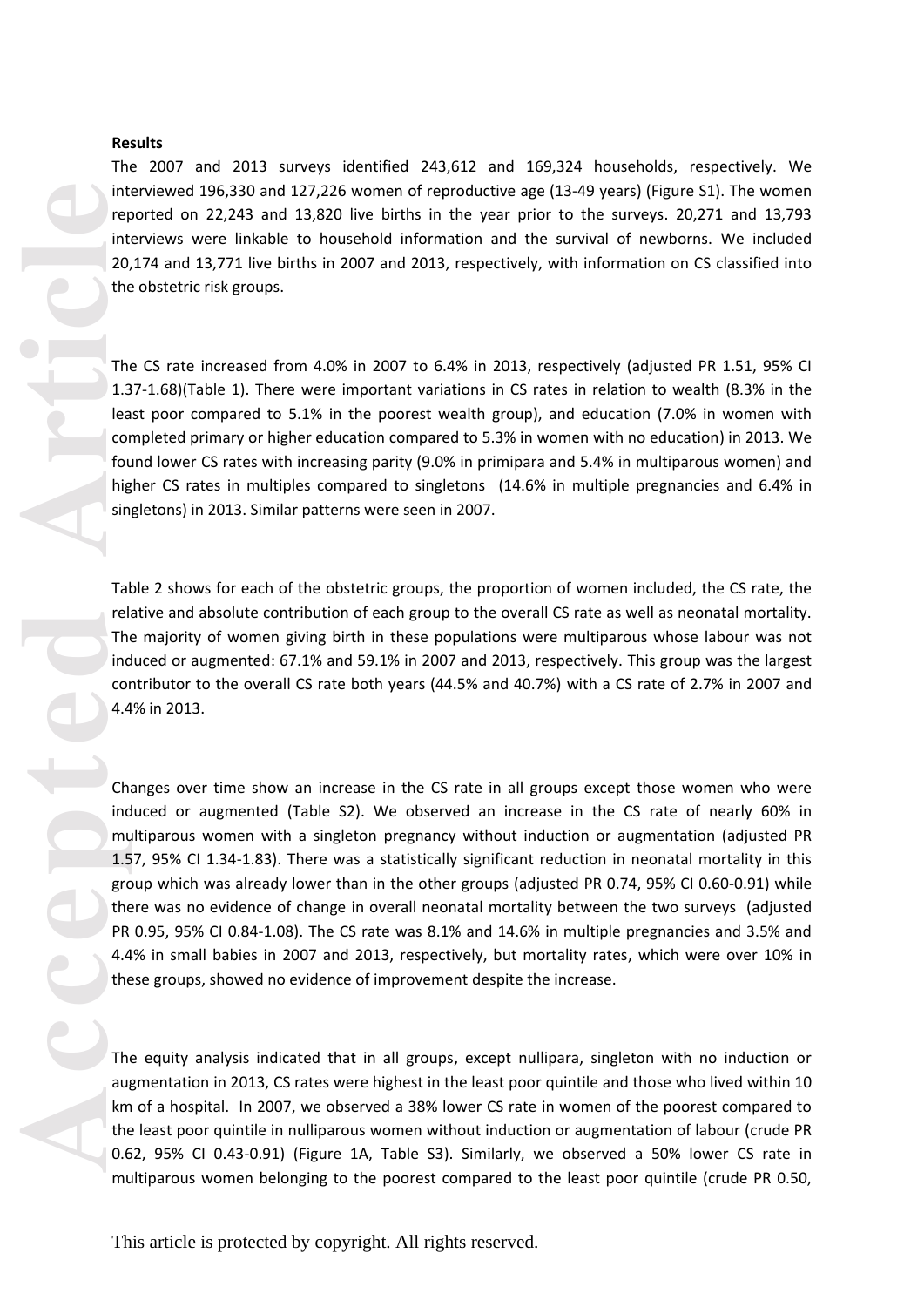95% CI 0.34 -0.71). In 2013, there was no evidence of a difference in CS rate between the poorest and least poor in nulliparous women (crude PR 1.03, 95% CI 0.71 -1.46) but multiparous women belonging to the poorest quintile had a 60% lower CS rate compared to the least poor quintile (crude PR 0.40, 95% CI 0.27-0.60). We also observed large differences in CS rates between women living furthest (>= 25 km) and nearest (<10km) from a hospital (Figure 1B, Table S4).

## **Discussion**

#### *Main Findings*

Our analysis of two large representative household surveys in Southern Tanzania using obstetric risk groups indicated that CS rates remained low in all groups despite a roughly 50% increase in the overall CS rate from 4.0% in 2007 to 6.4% in 2013. Increases in CS rates were seen in all groups except in women whose labour was induced or augmented. Nevertheless, wealth and distance related inequities did not decrease. Over half of the CS in both years were in multiparous women with singleton, normal size babies. CS rates in multiple births and small babies were low at 15% and 4%, respectively, in 2013. As expected, neonatal mortality was highest in multiple pregnancies and small babies and lowest in multiparous women where labour was neither induced nor augmented.

The low CS rate mirrors the massive access challenge in Sub-Saharan Africa.<sup>5,38</sup> In our study area, facility births almost doubled between the two survey periods, from 41% to 79%.<sup>27</sup> In our view the main reason s for this increase include community awareness of the importance of facility delivery, improved communication and an increase in the availability of motorised transport.<sup>27,29</sup>

PR<br>
PR<br>
fur<br>
Dis<br>
Mc<br>
Ou<br>
grc<br>
ove excepted<br>
we<br>
sm<br>
The face<br>
sm<br>
The face<br>
ma imp<br>
A li<br>
we<br>
ne mu<br>
155<br>
about<br>
be me<br>
ne mu<br>
155<br>
about<br>
be me<br>
and he me<br>
int<br>
<br>
A li<br>
about<br>
<br>
<br>
A li<br>
<br>
<br>
<br>
<br>
<br>
<br>
<br>
<br>
<br>
<br>
<br>
<br>
<br>
<br>
<br>
<br>
<br> A large increase in CS rates between the two surveys was seen in multipara. As our group 3 included women with a previous CS we believe that the increase is largely driven by repeated CS. Trials of labour after a first CS were rarely done in the study area as clinicians fear rupture of the uterus. Thus we interpret the increase as the 'domino' effect that with increasing CS rates more women are in need of a subsequent CS.<sup>39</sup> Although there was a statistically significant increase of CS rates in multiples, rates were very low in both years and likely insufficient to meet the needs: 8% in 2007 and 15% in 2013. Population -based studies from high income countries report levels of 50% and above.<sup>40,41</sup> We also report very low CS rates in small babies. CS rates in preterms from high income countries have been reported at around 30%, although it should be noted that such rates should not be regarded as a benchmark for low resource settings without further considerations. <sup>40,41</sup> Moreover, we saw no change in mortality in these groups: 14% and 13% of multiples died in 2007 and 2013, respectively. <sup>42</sup>

As other studies from Tanzania, we observed lower CS rates in the poorest women and in those living furthest from a hospital.<sup>3,5</sup>.<sup>22,43</sup> We observed no changes of the association between CS and wealth and distance between 2007 and 2013 suggesting that geographical and economic inequalities in accesses to CS did not improve.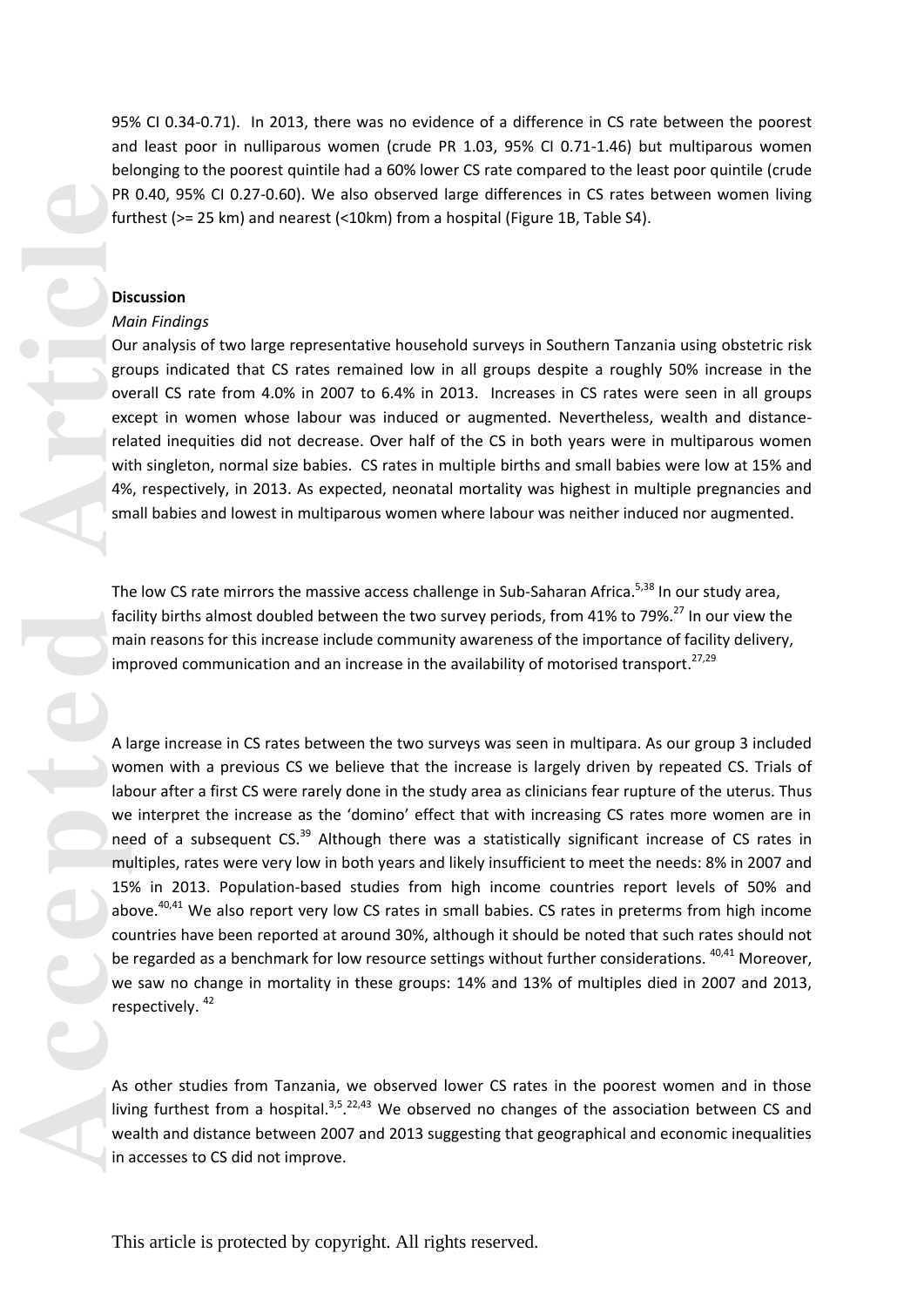#### *Strength and limitations*

To the best of our knowledge, this is the first study using household survey data to evaluate trends in CS in obstetric risk groups similar to the Robson 10 -group classification. The data set is large and representative of a rural population allowing disaggregation in relation to wealth and distance.

Our categorisation into obstetric risk group was constrained by the fact that we did not have data on previous C S, fetal lie and presentation,. This precluded a rigorous classification according to the Robson criteria.

CS in women with a previous CS has been identified as an important driver of overall CS. $^{12}$  We assume that about one-third to half of the CS rate in the group of multipara without induction of labour could have been due to repeat CS in our study . We believe this limitation does not invalidate the key results but limits the interpretation and comparisons with the Robson group 3. Similarly, we did not have information on fetal lie and presentation so that we could not compute Robson group s 6, 7 and 9 (breech presentation and transverse or oblique lie ). Moreover, we also included in the group of women with induced labour those women whose labour was augmented, again because our questionnaire did not provide detailed information. Women's recall of induction and augmentation of labour is also subject to recall bias.<sup>44</sup> Finally, although many studies use birthweight to approximate gestational age in the absence of precise dating of the pregnancy<sup>45</sup> this approach does present an imperfect measurement.

Although population -based surveys as used by study are considered the gold standard to monitor progress in maternal and child health in low-income countries, they have limitations. We consider the women's reports of whether or not they had a CS as relatively reliable, particularly in the 2013 survey as we included check questions. Nevertheless, comparisons between hospitals -based and household -based estimations have indicated that CS rates reported in household surveys tend to be higher although within 95% confidence intervals .<sup>46</sup>, We also cannot exclude recall bias in regard to other questions which is an inherent limitation of surveys .

Finally, we had a large number of births in 2007 where the size of the baby was not recorded, and we used the mothers' perception of the baby's size as a proxy for birthweight. We cannot exclude reverse causality between size of the baby and neonatal mortality, because mothers whose baby died might have been more likely to report their baby as having been smaller than usual.

#### *Interpretation*

While inequitable access to CS has been described in the literature, our study highlights not only wealth and education-related inequalities but also the failure to provide CS for high-risk women, particularly those with multiple pregnancies. Both the low CS rate and high mortality might be partly the result of inadequate risk screening and referral during antenatal care as proposed elsewhere.<sup>4748</sup>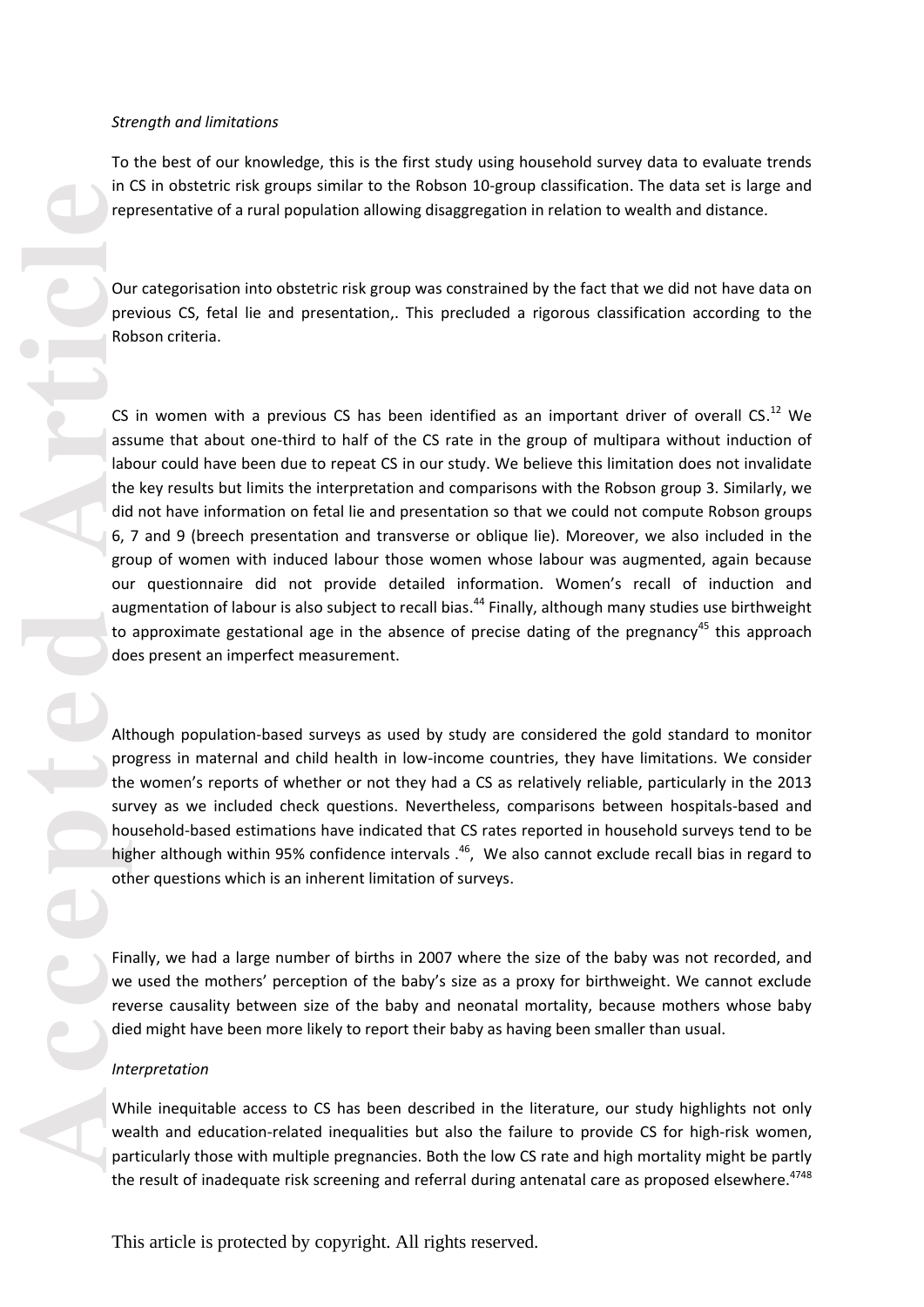In the context of revisions of antenatal care programmes in response to new WHO guidelines,<sup>49</sup> we believe that stronger attention to risk screening should be considered which need to include components to monitor the effect of such a policy change.

Efforts to improve quality of care and access to live-saving interventions should target hard-to-reach women in order to avoid widening existing geographic and wealth inequalities without increasing unnecessary CS.<sup>6</sup> Cross-sectional studies such as ours can indicate over- and under-provision of CS in relation to risk groups, but they do not allow casual inference between the CS and neonatal mortality.<sup>14</sup>

Attention to safety and efficient use of resource s due to overuse of CS has only come lately on the agenda in low and middle income countries.<sup>16,50</sup> Raising staff awareness to CS rates in relation to obstetric risk groups and health determinants is only one strategy towards assuring that only those in need receive a CS. Ensuring providers skills and training to manage both normal vaginal birth and complications as well as respectful care are also necessary $51$ 

Lastly, although we believe that our analysis provides important information for clinical care and public health with the limited number of variables available in this setting, it is not intended to replace or amend the recommended Robson classification. Our categorization should be seen as a temporary tool in absence of information necessary for the Robson classification.

#### *Conclusion*

To our knowledge, this is the first attempt to analyse population - based CS rates in obstetric risk groups in a low income country. Our analysis in Tanzania highlights insufficient access to CS – particularly in women with multiple births, and poor rural women more generally – and relatively homogeneous increases between the two surveys.

In setting s lacking the data needed for the use of the Robson classification, our construction of obstetric risk groups inspired by the Robson groups may serve as a first step to disentangle 'too many' or 'too few' CS, moving beyond the well -established equity analysis in countries where many women still deliver at home and population-based surveys present the only possibility to monitor progress and raise staff awareness of under - and overprovision .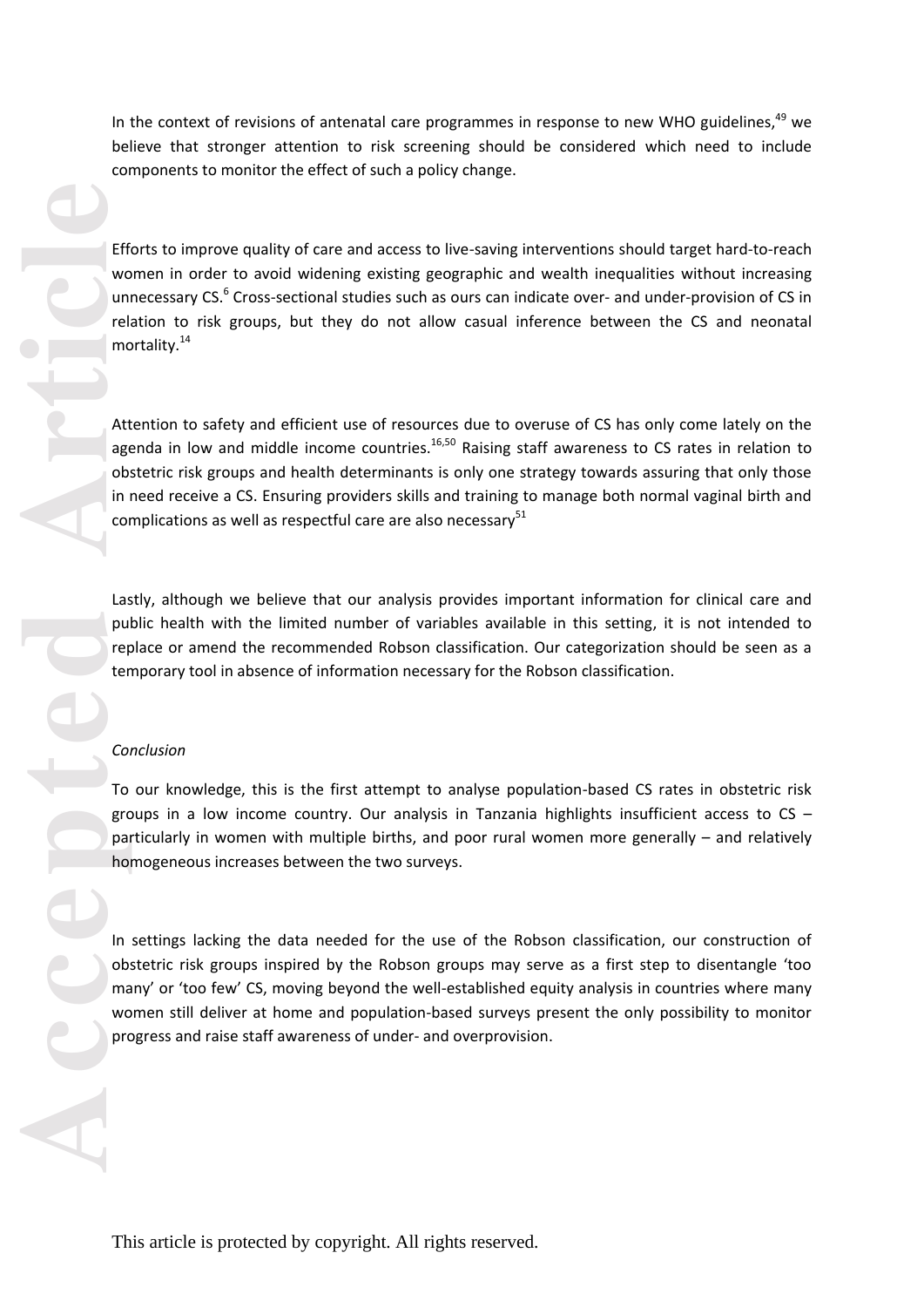## **Ethics**

Ethical clearance was obtained from the institutional review boards of Ifakara Health Institute, the London School of Hygiene and Tropical Medicine, and the Ethics Commission of the Cantons of Basel-Stadt and Basel-Land, Switzerland. National clearance was through the Medical Research Coordinating Committee of the National Institute of Medical Research in Tanzania through the Tanzanian Commission of Science & Technology (COSTECH) (NIMR/HQ/R.8a/Vol.IX/861 of 3<sup>rd</sup> Dec 2012). Written consent to participate was obtained from household heads and verbal consent from women answering questions about pregnancy and childbirth.

# **Conflicts of interest**

We declare that we have no conflicts of interest. Completed disclosure of interest forms are available to view online as supporting information.

# **Authors' contributions**

CH, APB, GM and JS conceived the study. CH performed the statistical analysis with guidance from CO and JS. CO supported the multiple imputation work. CH wrote the first draft, all authors commented on the subsequent drafts. CH, EM, FM, and JS designed and supported the data collection. GM and FM supported the discussion and interpretation of findings. All authors read and approved the final version of the manuscript.

# **Funding information**

Data collection in 2007 was supported by a Grant from the Bill & Melinda Gates Foundation through the Intermittent Preventive Treatment of malaria in infants (IPTi) Consortium. The survey in 2013 was funded through a grant from the Bill & Melinda Gates Foundation to Save the Children. Both trials were registered at Clinical Trials (www.clinicaltrials.gov, NCT00152204 and NCT01022788).

# **References**

1. WHO, UNFPA, UNICEF, AMMD. Monitoring emergency obstetric care: a handbook. Geneva: WHO; 2009.

2. WHO, Human reproduction programme (hrp). Strategies toward ending preventable maternal mortality (EPMM). 2015.

http://who.int/reproductivehealth/topics/maternal\_perinatal/epmm/en/ (accessed 10 Feb 2018).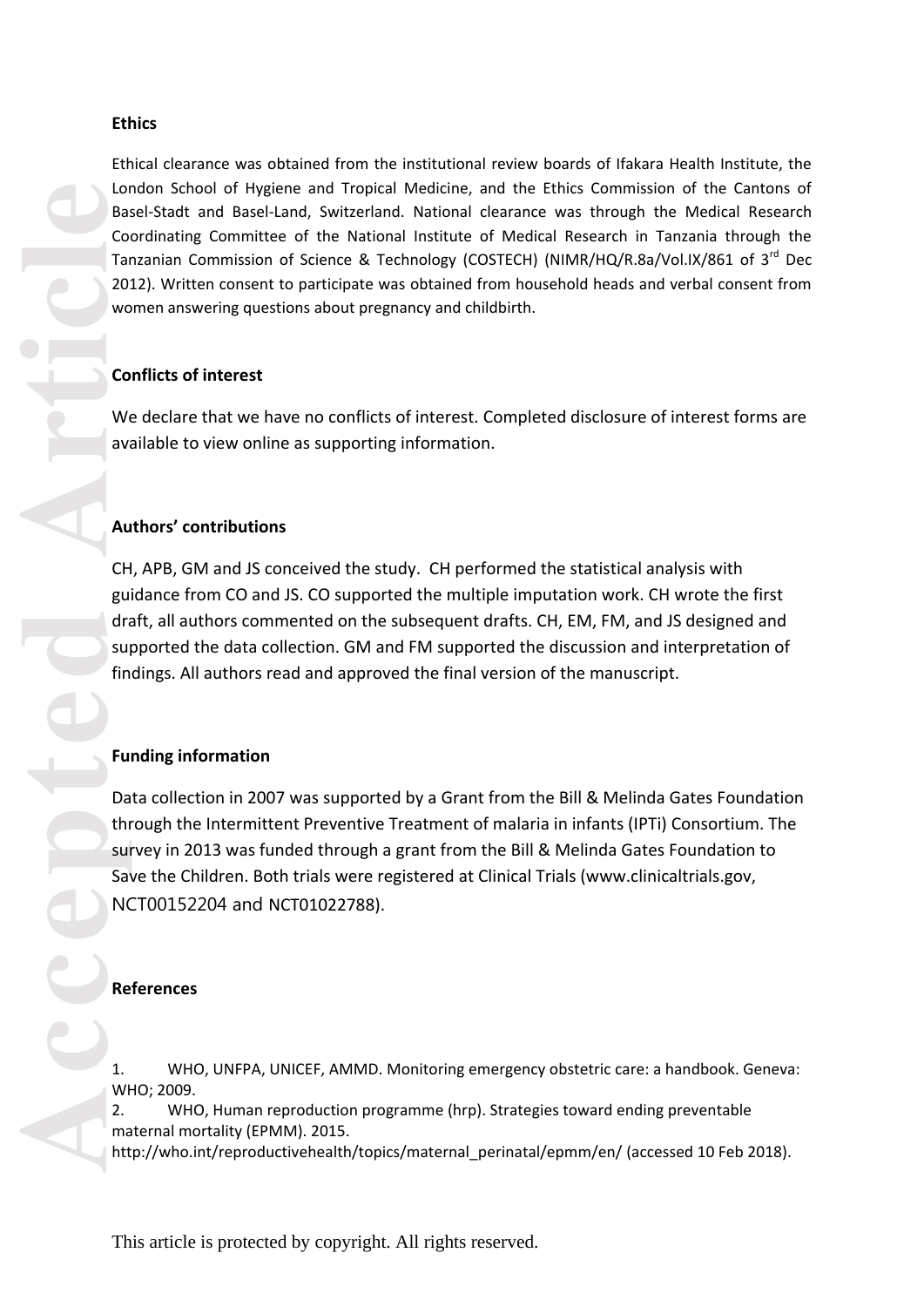3. Houweling TAJ, Ronsmans C, Campbell OMR, Kunst AE. Huge poor -rich inequalities in maternity care: an international comparative study of maternity and child care in developing countries. *Bulletin of the World Health Organization* 2007; **85**: 745 -54.

4. Zhu J, Liang J, Mu Y, et al. Sociodemographic and obstetric characteristics of stillbirths in China: a census of nearly 4 million health facility births between 2012 and 2014. *The Lancet Global Health* 2016; **4**(2): e109 -e18.

5. Cavallaro FL, Cresswell JA, França GVA, Victora CG, Barros AJD, Ronsmans C. Trends in caesarean delivery by country and wealth quintile: cross-sectional surveys in southern Asia and sub-Saharan Africa. *Bulletin of the World Health Organization* 2013; **91**(12): 914 -22D.

6. Betrán AP, Ye J, Moller A-B, Zhang J, Gülmezoglu AM, Torloni MR. The Increasing Trend in Caesarean Section Rates: Global, Regional and National Estimates: 1990 -2014. *PLoS ONE* 2016; **11**(2): e0148343.

7. Molina G, Weiser TG, Lipsitz SR, et al. Relationship between cesarean delivery rate and maternal and neonatal mortality. *JAMA* 2015; **314**(21): 2263 -70.

8. Betran A, Torloni M, Zhang J, et al. What is the optimal rate of caesarean section at population level? A systematic review of ecologic studies. *Reproductive Health* 2015; **12**(1): 57.

4. Chi Hec 5. Cade 6. Cade 6. Cade 6. Cade 6. Cade 6. Cade 6. Cade 6. T. ma 8. B. poly 9. rat poly 0. Hec 11. pat 38% 12. Mc Gy<sub>1</sub> 13. rat 14. Cade 66 15. 5. ass Glu 16. 38% 17. ces 200 18. er 19. Re 20. htt cla 21. Sur 9. Ye J, Zhang J, Mikolajczyk R, Torloni MR, Gülmezoglu AM, Betran AP. Association between rates of caesarean section and maternal and neonatal mortality in the 21st century: a worldwide population -based ecological study with longitudinal data. *BJOG: An International Journal of Obstetrics & Gynaecology* 2016; **123**(5): 745 -53.

10. Ye J, Betrán AP, Guerrero Vela M, Souza JP, Zhang J. Searching for the Optimal Rate of Medically Necessary Cesarean Delivery. *Birth* 2014; **41**(3): 237 -44.

11. Miller S, Abalos E, Chamillard M, et al. Beyond too little, too late and too much, too soon: a pathway towards evidence -based, respectful maternity care worldwide. *The Lancet* 2016; 388(10056): 2176-92. doi: 10.1016/S0140-6736(16)31472-6. Review.

12. Souza JP, Betran AP, Dumont A, et al. A global reference for caesarean section rates (C - Model): a multicountry cross -sectional study. *BJOG: An International Journal of Obstetrics & Gynaecology* 2016; **123**(3): 427 -36.

13. Boatin AA, Schlotheuber A, Betran AP, et al. Within country inequalities in caesarean section rates: observational study of 72 low and middle income countries. *BMJ* 2018; **360** .

14. Betran AP, Torloni MR, Zhang JJ, Gülmezoglu AM, the WHOWGoCS. WHO Statement on Caesarean Section Rates. *BJOG: An International Journal of Obstetrics & Gynaecology* 2016; **123**(5): 667 -70.

15. Souza J, Gulmezoglu A, Lumbiganon P, et al. Caesarean section without medical indications is associated with an increased risk of adverse short -term maternal outcomes: the 2004 -2008 WHO Global Survey on Maternal and Perinatal Health. *BMC Medicine* 2010; **8**(1): 71.

16. Temmerman M. Caesarean section surgical techniques: all equally safe. *The Lancet* 2016; **388**(10039): 8 -9.

17. Gibbons L, Belizan JM, Lauer JA, Betran AP, Merialdi M, Althabe F. Inequities in the use of cesarean section deliveries in the world. *American Journal of Obstetrics and Gynecology* 2012; **206**(4): 331.e1-.e19.

18. Stanton C, Ronsmans C. Baltimore Group on Cesarean. Recommendations for routine reporting on indications for cesarean delivery in developing countries. *Birth* 2008; **35** .

19. Torloni MR, Betran AP, Souza JP, et al. Classifications for Cesarean Section: A Systematic Review. *PLOS ONE* 2011; **6**(1): e14566.

20. WHO. Robson Classification: Implementation Manual. 2017.

http://www.who.int/reproductivehealth/publications/maternal\_perinatal\_health/robson classification/en/ (accessed 20 December 2017).

21. National Bureau of Statistics (NBS) Tanzania, ICF Macro. Tanzania Demographic and Health Survey. Dar -es -Salaam, Tanzania: NBS and ICF Macro,, 2011.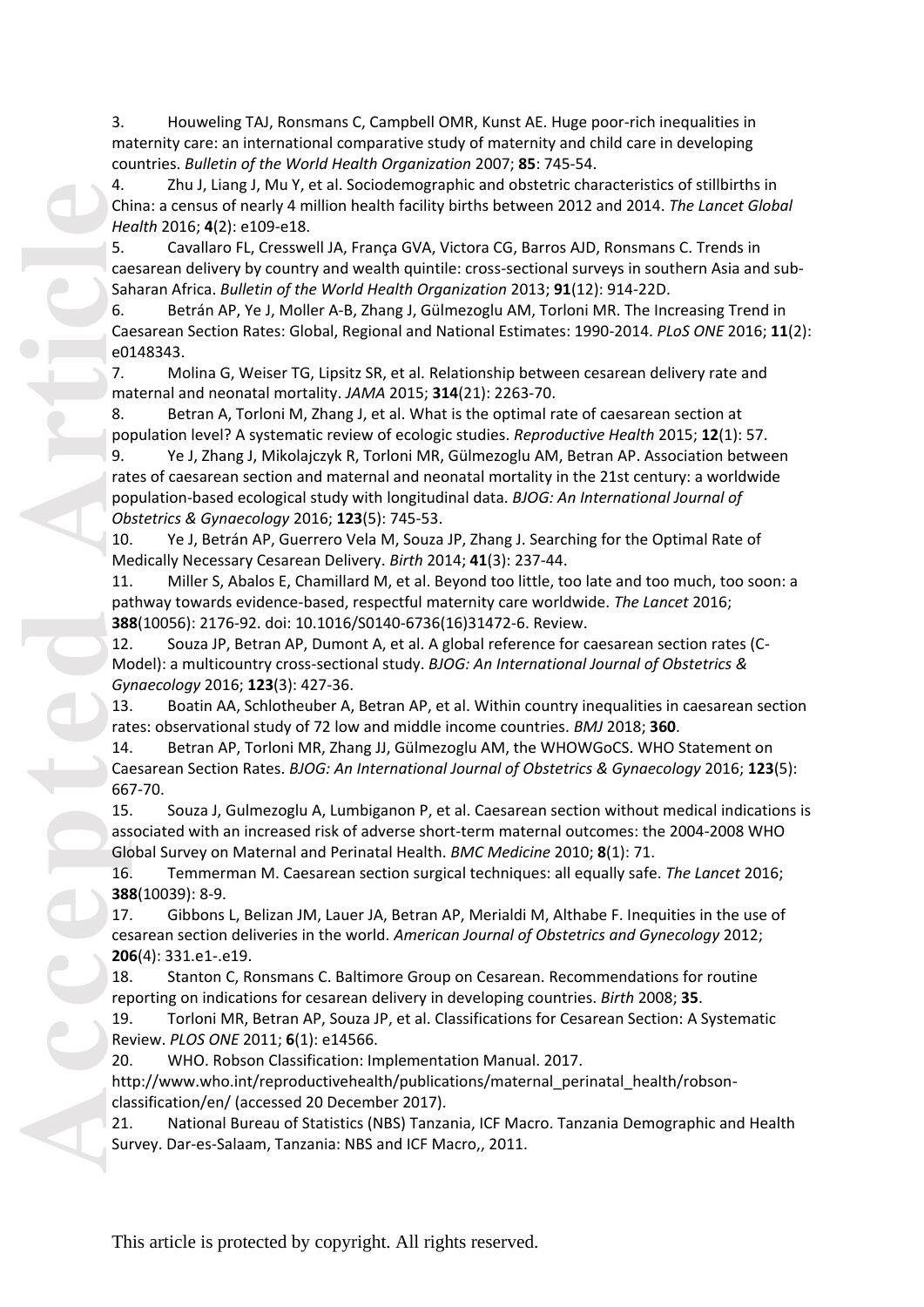22. Ministry of Health Community Development Gender Elderly and Children (MoHCDGEC) [Tanzania Mainland], Ministry of Health (MoH) [Zanzibar], National Bureau of Statistics (NBS), Office of Chief Government Statistician (OCGS), ICF International. Tanzania Demographic and Health Survey and Malaria Indicator Survery (TDHS-MIS) 2015-16. Dar-es-Salaam, Tanzania and Rockville, Maryland, USA: MoCDGEC,MoH, NBS, OCGS, and ICF International, 2016.

23. Litorp H, Kidanto H, Nystrom L, Darj E, Essen B. Increasing caesarean section rates among low -risk groups: a panel study classifying deliveries according to Robson at a university hospital in Tanzania. *BMC Pregnancy and Childbirth* 2013; **13**(1): 107.

24. Maaløe N, Sorensen BL, Onesmo R, Secher NJ, Bygbjerg IC. Prolonged labour as indication for emergency caesarean section: a quality assurance analysis by criterion -based audit at two Tanzanian rural hospitals. *BJOG: An International Journal of Obstetrics & Gynaecology* 2012: no -no.

25. Sorbye I, Vangen S, Oneko O, Sundby J, Bergsjo P. Caesarean section among referred and self -referred birthing women: a cohort study from a tertiary hospital, northeastern Tanzania. *BMC Pregnancy and Childbirth* 2011; **11**(1): 55.

26. Hunger [Hanson] C, Külker R, Kitundu H, Massawe S, Jahn A. Assessing unmet obstetric need in Mtwara Region, Tanzania. *Tropical Medicine & International Health* 2007; **12**(10): 1239 -47.

27. Hanson C, Gabrysch S, Mbaruku G, et al. Access to maternal health services: geographical inequalities, United Republic of Tanzania. *Bulletin of the World Health Organization* 2017; **95**(12): 810 -20.

and Ma<br> **Accepted**<br>
23. low<br>
Tar 24. em rur 25. sel<br>
Pre 26. in 1<br>
27. ine<br>
81(28. Pre 28. in 1<br>
27. ine<br>
81(28. Pre 29. aver 29. aver 29. aver 29. aver 29. 200<br>
31. Ty<sub>H</sub> 32. en *in 1*<br>
33. app<br>
200<br>
31. TyH 32. en *in 1* 28. Schellenberg J, Maokola W, Shirima K, et al. Cluster -randomized study of intermittent preventive treatment for malaria in infants (IPTi) in southern Tanzania: evaluation of impact on survival. *Malaria Journal* 2011; **10**(1): 387.

29. Hanson C, Manzi F, Mkumbo E, et al. Effectiveness of a Home -Based Counselling Strategy on Neonatal Care and Survival: A Cluster -Randomised Trial in Six Districts of Rural Southern Tanzania. *PLoS Med* 2015; **12**(9): e1001881.

30. Kruk M, Mbaruku G, Rockers P, Galea S. User fee exemptions are not enough: out -of -pocket payments for 'free' delivery services in rural Tanzania. *Tropical Medicine & International Health* 2008; **13**(12): 1442 -51.

31. Measure -DHS. DHS overview. 2012. http://www.measuredhs.com/What -We -Do/Survey - Types/DHS.cfm (accessed February 2015).

32. Shirima K, Mukasa O, Schellenberg J, et al. The use of personal digital assistants for data entry at the point of collection in a large household survey in southern Tanzania. *Emerging Themes in Epidemiology* 2007; **4**(1): 5.

33. Filmer D, Pritchett L. Estimating wealth effects without expenditure data--or tears: an application to educational enrollments in states of India. *Demography* 2001; **38**(1): 115 -32.

34. Robson M, Hartigan L, Murphy M. Methods of achieving and maintaining an appropriate caesarean section rate. *Best Practice & Research Clinical Obstetrics & Gynaecology* 2013; **27**(2): 297 - 308.

35. Stata Press. Stata Multiple -Imputation Reference Manual, Release 13. 2013.

36. Royston P, White IR. Multiple Imputation by Chained Equations (MICE): Implementation in Stata. *2011* 2011; **45**(4): 20.

37. Sterne JAC, White IR, Carlin JB, et al. Multiple imputation for missing data in epidemiological and clinical research: potential and pitfalls. *BMJ* 2009; **338** .

38. Niyitegeka J, Nshimirimana G, Silverstein A, et al. Longer travel time to district hospital worsens neonatal outcomes: a retrospective cross -sectional study of the effect of delays in receiving emergency cesarean section in Rwanda. *BMC Pregnancy and Childbirth* 2017; **17**(1): 242.

39. Tapia V, Betran AP, Gonzales GF. Caesarean Section in Peru: Analysis of Trends Using the Robson Classification System. *PLoS ONE* 2016; **11**(2): e0148138.

40. Stavrou EP, Ford JB, Shand AW, Morris JM, Roberts CL. Epidemiology and trends for Caesarean section births in New South Wales, Australia: A population -based study. *BMC Pregnancy and Childbirth* 2011; **11**(1): 8.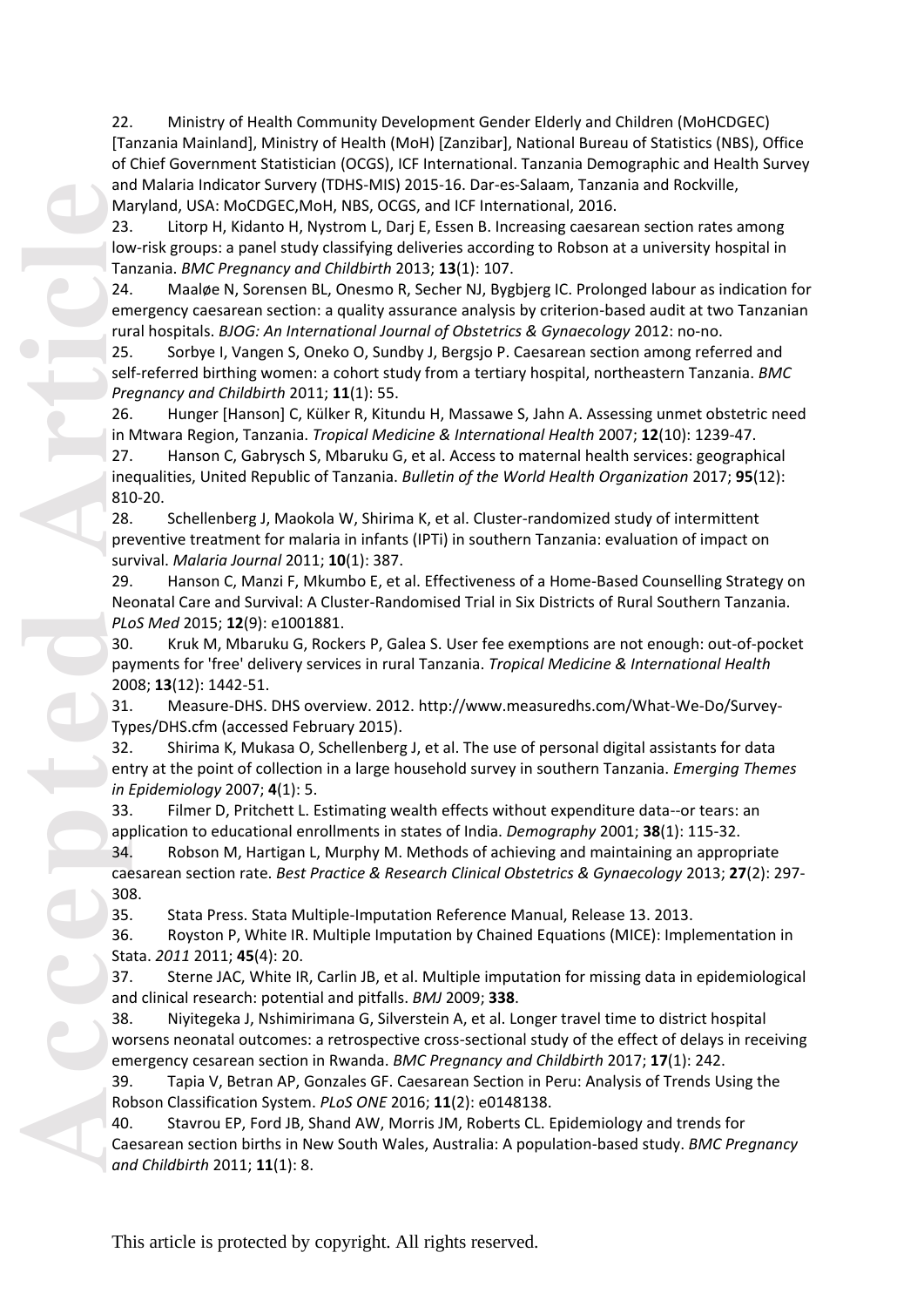41. Le Ray C, Blondel B, Prunet C, Khireddine I, Deneux -Tharaux C, Goffinet F. Stabilising the caesarean rate: which target population? *BJOG: An International Journal of Obstetrics & Gynaecology* 2015; **122**(5): 690 -9.

42. Monden CWS, Smits J. Mortality among twins and singletons in sub -Saharan Africa between 1995 and 2014: a pooled analysis of data from 90 Demographic and Health Surveys in 30 countries. *The Lancet Global Health* 2017; **5**(7): e673 -e9.

43. Nilsen C, Østbye T, Daltveit AK, Mmbaga BT, Sandøy IF. Trends in and socio -demographic factors associated with caesarean section at a Tanzanian referral hospital, 2000 to 2013. *International Journal for Equity in Health* 2014; **13**(1): 1 -11.

44. Blanc AK, Diaz C, McCarthy KJ, Berdichevsky K. Measuring progress in maternal and newborn health care in Mexico: validating indicators of health system contact and quality of care. *BMC Pregnancy and Childbirth* 2016; **16**(1): 255.

45. Althabe F, Belizán JM, McClure EM, et al. A population -based, multifaceted strategy to implement antenatal corticosteroid treatment versus standard care for the reduction of neonatal mortality due to preterm birth in low -income and middle -income countries: the ACT cluster randomised trial. *The Lancet* 2014; (e -pub agead of print).

46. Stanton CK, Dubourg D, De Brouwere V, Pujades M, Ronsmans C. Reliability of data on caesarean sections in developing countries. *Bulletin of the World Health Organization* 2005; **83**: 449 - 55.

47. Bellizzi S, Sobel H, Betran AP, Temmerman M. Early neonatal mortality in twin pregnancy: Findings from 60 low- and middle-income countries. *Journal of Global Health* 2018; 8(1): 010404. 48. Marleen S, Hettiarachchi J, Dandeniya R, et al. Maternal clinical predictors of preterm birth in twin pregnancies: A systematic review involving 2,930,958 twin pregnancies. *European Journal of* 

*Obstetrics & Gynecology and Reproductive Biology* 2018; **230**: 159 -71. 49. World Health Organization. WHO recommendations on antenatal care for a positive pregnancy experience. Geneva, 2016.

50. Cavallaro FL, Pembe AB, Campbell O, et al. Caesarean section provision and readiness in Tanzania: analysis of cross-sectional surveys of women and health facilities over time. *BMJ Open* 2018; **8**(9).

51. Tunçalp Ӧ, Were WM, MacLennan C, et al. Quality of care for pregnant women and newborns —the WHO vision. *British Journal of Obstetrics & Gynecology* 2015; **122**(8): 1045 -9.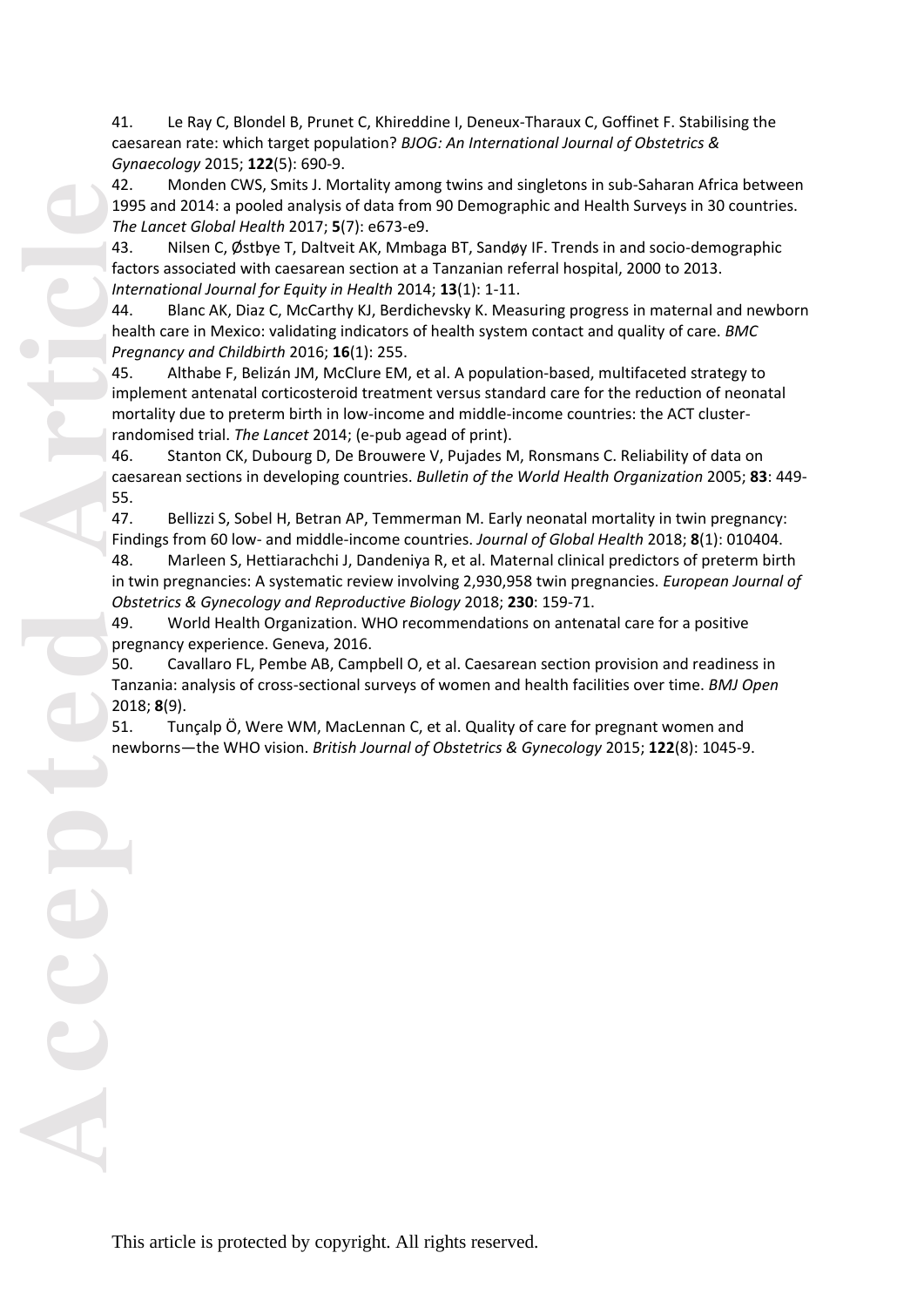|    | <b>Original Robson classification</b>                                                                                                                         | Obstetric risk classification used for this<br>study                                                                                                           |  |  |  |  |
|----|---------------------------------------------------------------------------------------------------------------------------------------------------------------|----------------------------------------------------------------------------------------------------------------------------------------------------------------|--|--|--|--|
|    |                                                                                                                                                               |                                                                                                                                                                |  |  |  |  |
| 1  | Nulliparous, singleton, cephalic, >37 weeks'<br>gestational age, in spontaneous labour                                                                        | Nulliparous, singleton, any fetal<br>lie/presentation, categorised as normal in<br>size or birthweight > 2500 [data from<br>2013], no induction / augmentation |  |  |  |  |
| 2  | Nulliparous, singleton, cephalic, >37 weeks'<br>gestational age, induced labour or caesarean<br>section before labour                                         | Nulliparous, singleton, any fetal<br>lie/presentation, categorised as normal in<br>size or birthweight > 2500 [data from<br>2013], induction / augmentation    |  |  |  |  |
| 3  | Multiparous (excluding previous caesarean<br>section), singleton, cephalic, >37 weeks'<br>gestation, in spontaneous labour                                    | Multiparous, singleton, any fetal<br>lie/presentation, categorised as normal in<br>size or birthweight > 2500 [data from<br>2013], no induction / augmentation |  |  |  |  |
| 4  | Multiparous without a previous uterine scar,<br>with singleton, cephalic pregnancy, > 37<br>weeks' of gestation, induced or cesarean<br>section before labour | Multiparous, singleton, any fetal<br>lie/presentation, categorised as normal in<br>size or birthweight > 2500 [data from<br>2013], induction / augmentation    |  |  |  |  |
| 5  | Previous caesarean section, singleton,<br>cephalic, > 37 weeks' gestation                                                                                     | Information not available                                                                                                                                      |  |  |  |  |
| 6  | All nulliparous with a single breech                                                                                                                          | Information not available                                                                                                                                      |  |  |  |  |
| 7  | All multiparous with a single breech (including<br>previous caesarean section)                                                                                | Information not available                                                                                                                                      |  |  |  |  |
| 8  | All multiple pregnancies (including previous<br>caesarean section)                                                                                            | Multiple birth                                                                                                                                                 |  |  |  |  |
| 9  | All women with a single pregnancy in<br>transverse or oblique lie (including those with<br>previous caesarean section)                                        | Information not available                                                                                                                                      |  |  |  |  |
| 10 | All singleton, cephalic, <37 weeks' gestation<br>pregnancies (including previous caesarean<br>section)                                                        | All babies categorised as small in size or<br>with a birthweight <2500g [data from<br>2013], unless born as multiples                                          |  |  |  |  |
|    |                                                                                                                                                               |                                                                                                                                                                |  |  |  |  |
|    |                                                                                                                                                               |                                                                                                                                                                |  |  |  |  |

### **Panel 1: The Robson classification of obstetric risk and adaptations used for this analysis**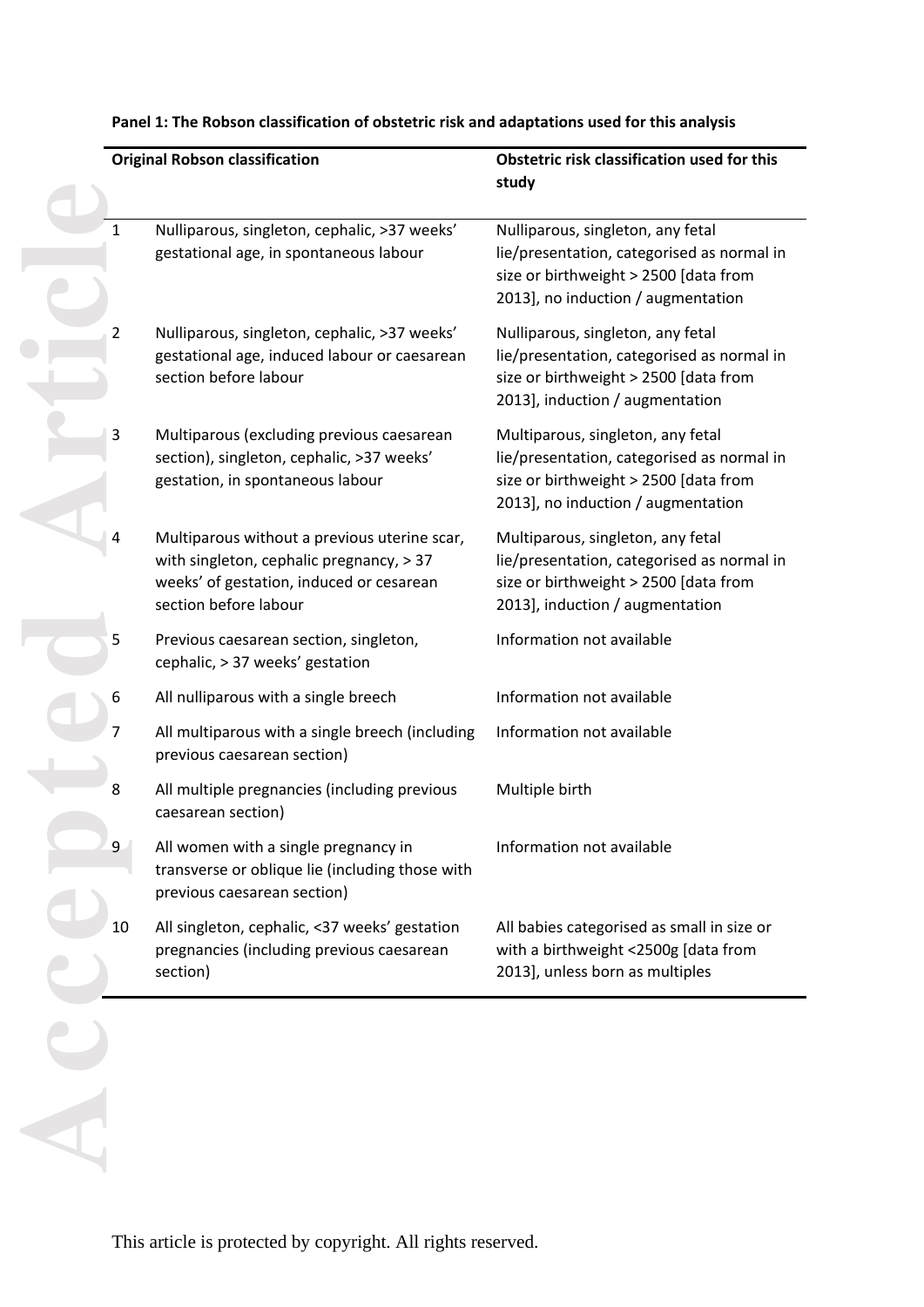**Table 1: Socio-demographic and obstetric risk factors in study population and change in CS-rates between surveys**

|                            | 2007          |                | 2013      |                | 2007              | 2013             | Increase between surveys |                   |
|----------------------------|---------------|----------------|-----------|----------------|-------------------|------------------|--------------------------|-------------------|
|                            | $(N=21, 178)$ |                | (13, 796) |                | $(N=21, 178)$     | (13, 772)        |                          |                   |
|                            | n             | %              | n         | $\%$           | CS-rate (95% CI)^ |                  | PR*(95% CI)              | Adj PR (95% CI)   |
| <b>Overall</b>             | 816           |                | 884       |                | $4.0(3.8-4.3)$    | $6.4(6.0-6.9)$   | $1.59(1.44-1.76)$        | $1.51(1.37-1.68)$ |
| Region                     |               |                |           |                |                   |                  |                          |                   |
| Mtwara                     | 8,120         | 40             | 6,659     | 51             | $4.0(3.5-4.4)$    | $6.3(5.7-6.9)$   | $1.59(1.36-1.86)$        | $1.52(1.29-1.78)$ |
| Lindi                      | 12,058        | 60             | 7,113     | 49             | $4.1(3.8-4.5)$    | $6.6(6.0-7.2)$   | $1.60(1.41-1.82)$        | $1.53(1.34-1.75)$ |
| <b>Wealth quintiles</b>    |               |                |           |                |                   |                  |                          |                   |
| Most poor                  | 3052          | 15             | 1798      | 13             | $3.3(2.7-4.0)$    | $5.1(4.2-6.2)$   | $1.54(1.17-2.04)$        | $1.53(1.13-2.06)$ |
| Very poor                  | 3618          | 18             | 2549      | 18             | $3.1(2.5-3.7)$    | $5.1(4.4-6.1)$   | $1.68(1.31-2.15)$        | $1.75(1.33-2.30)$ |
| Poor                       | 4242          | 21             | 2800      | 20             | $3.6(3.1-4.2)$    | $6.0(5.2-7.0)$   | 1.69 (1.36-2.09)         | $1.66(1.32-2.07)$ |
| Less poor                  | 4220          | 21             | 3014      | 22             | $3.6(3.1-4.2)$    | $6.3(5.5-7.2)$   | $1.73(1.40-2.14)$        | $1.60(1.28-2.00)$ |
| Least poor                 | 4267          | 21             | 3412      | 25             | $6.1(5.4-6.8)$    | $8.3(7.4-9.4)$   | $1.37(1.15-1.62)$        | $1.30(1.09-1.55)$ |
| Missing                    | 779           | 4              | 199       | $\mathbf{1}$   | $5.0(3.7-6.8)$    | $9.3(6.0-14.3)$  |                          |                   |
| <b>Education#</b>          |               |                |           |                |                   |                  |                          |                   |
| No education               | 8,806         | 44             | 4,304     | 31             | $3.3(3.0-3.7)$    | $5.3(4.6-6.0)$   | $1.58(1.33-1.87)$        | 1.74 (1.45-2.09)  |
| Completed primary or       | 11,291        | 56             | 9,412     | 68             | $4.6(4.2-5.0)$    | $7.0(6.5-7.5)$   | $1.51(1.34-1.70)$        | $1.51(1.33-1.71)$ |
| higher                     |               |                |           |                |                   |                  |                          |                   |
| <b>Mother's occupation</b> |               |                |           |                |                   |                  |                          |                   |
| Subsistence farmers        | 19,029        | 94             | 12,783    | 93             | $3.7(3.4-4.0)$    | $6.2$ (5.7-6.6)  | $1.67(1.50-1.85)$        | $1.59(1.42-1.77)$ |
| Other income               | 827           | 4              | 790       | 6              | 10.2 (8.3-12.3)   | 10.0 (7.9-12.4)  | $0.98(0.73-1.32)$        | $1.01(0.73-1.38)$ |
| Missing                    | 322           | $\overline{2}$ | 199       | $\overline{2}$ |                   |                  |                          |                   |
| <b>Distance</b>            |               |                |           |                |                   |                  |                          |                   |
| $< 10$ km                  | 3,876         | 19             | 2,704     | 20             | $6.2(5.5-7.1)$    | $9.5(8.5-10.7)$  | $1.53(1.28-1.82)$        | $1.50(1.26-1.79)$ |
| 10-15 km                   | 3,321         | 17             | 2,672     | 19             | $3.9(3.2-4.6)$    | $6.1(5.2-7.1)$   | 1.48 (1.25-2.00)         | $1.49(1.16-1.91)$ |
| 15-25 km                   | 6,480         | 32             | 5,084     | 37             | $3.7(3.3-4.2)$    | $5.9(5.2-6.7)$   | $1.59(1.33-1.90)$        | $1.49(1.24-1.79)$ |
| >25km                      | 4500          | 22             | 3,124     | 23             | $2.8(2.4-3.3)$    | $4.8(4.1-5.6)$   | 1.70 (1.35-2.14)         | $1.63(1.27-2.08)$ |
| Missing                    | 2,003         | 10             | 189       | $\mathbf{1}$   |                   |                  |                          |                   |
| <b>Mother's Age</b>        |               |                |           |                |                   |                  |                          |                   |
| $13 - 19$                  | 3,073         | 15             | 2,679     | 20             | $5.9(5.1-6.7)$    | $7.4(6.4 - 8.4)$ | $1.26(1.03-1.53)$        | $1.33(1.06-1.67)$ |
| $20 - 34$                  | 13,367        | 66             | 8,231     | 60             | $3.9(3.5-4.2)$    | $6.3(5.8-6.9)$   | $1.64(1.45-1.87)$        | $1.54(1.35-1.76)$ |
| $35 - 49$                  | 3,738         | 19             | 2,862     | 21             | $3.3(2.7-3.9)$    | $5.9(5.1-6.8)$   | 1.80 (1.42-2.27)         | $1.60(1.26-2.05)$ |
| Parity #                   |               |                |           |                |                   |                  |                          |                   |
| 1st birth                  | 4,454         | 22             | 4,233     | 31             | $7.3(6.5-8.1)$    | $9.0(8.1-9.9)$   | $1.24(1.07-1.43)$        | $1.26(1.07-1.49)$ |

This article is protected by copyright. All rights reserved.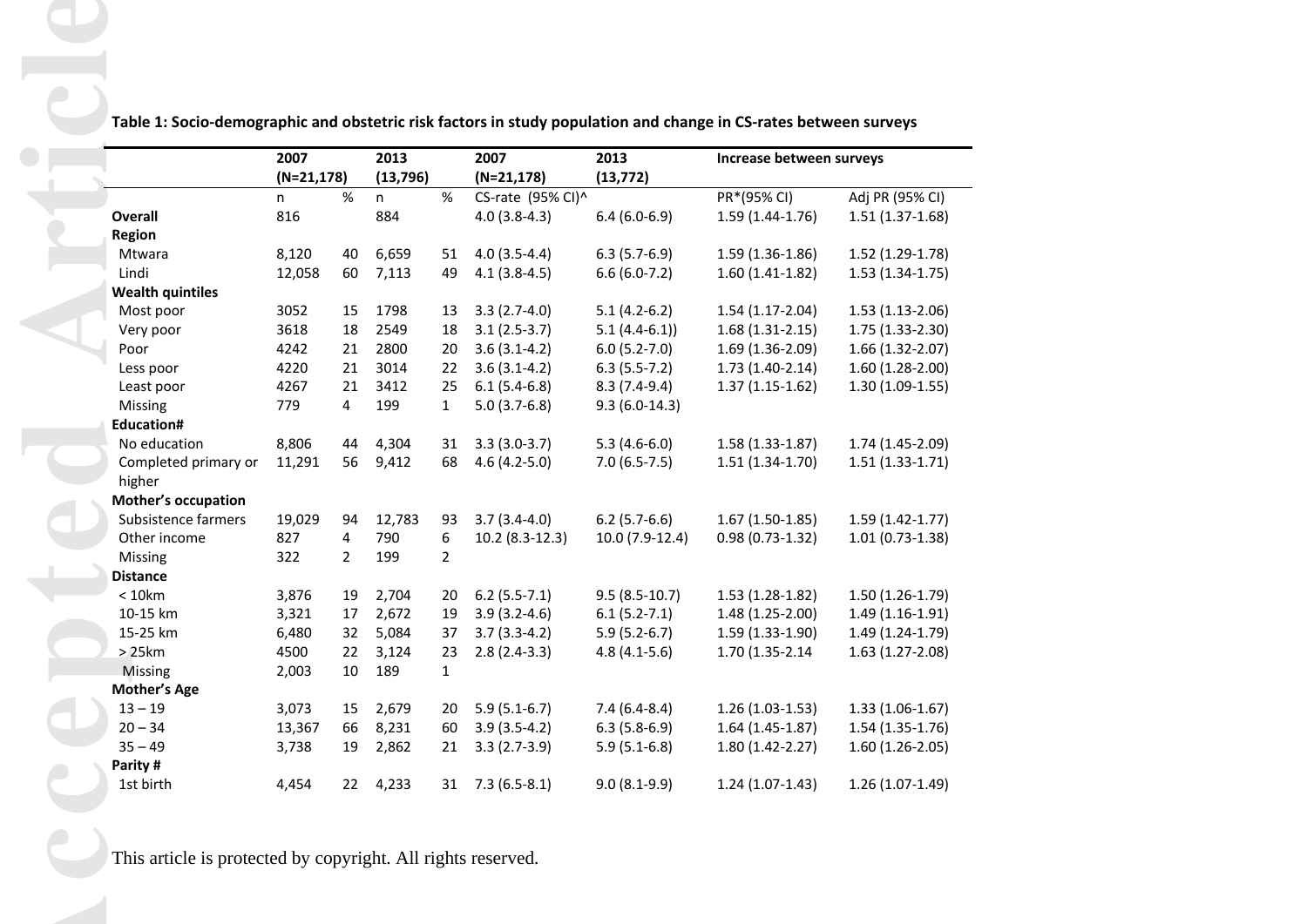| $2^{nd}$ to $5^{rd}$ birth | 13,383 | 66 | 8,442  | 61           | $3.3(3.0-3.6)$      | $5.4(4.9-5.9)$      | $1.64(1.43-1.88)$ | $1.57(1.37-1.81)$ |
|----------------------------|--------|----|--------|--------------|---------------------|---------------------|-------------------|-------------------|
| 6th or more birth          | 2,339  | 12 | 1,095  | 8            | $2.4(1.8-3.1)$      | $5.0(3.8-6.5)$      | $2.08(1.43-3.02)$ | 1.82 (1.22-2.71)  |
| <b>Number of babies</b>    |        |    |        |              |                     |                     |                   |                   |
| Singleton                  | 19,780 | 98 | 13,582 | 99           | $3.9(3.7 - 4.2)$    | $6.4(5.9-6.8)$      | $1.60(1.45-1.77)$ | $1.52(1.37-1.69)$ |
| Multiple                   | 398    | 2  | 190    | $\mathbf{1}$ | $9.3(6.7-12.5)$     | $14.6(10.1 - 20.6)$ | $1.58(0.99-2.52)$ | 1.72 (1.06-2.79)  |
| Induction or augmentation# |        |    |        |              |                     |                     |                   |                   |
| No.                        | 19,317 | 96 | 12,206 | 89           | $3.4(3.2-3.7)$      | $5.6(5.2-6.0)$      | $1.62(1.45-1.80)$ | $1.53(1.36-1.71)$ |
| <b>Yes</b>                 | 858    | 4  | 1,566  | 12           | $17.6(15.2 - 20.3)$ | $13.1(11.5-14.9)$   | $0.75(0.61-0.91)$ | $0.79(0.63-0.98)$ |
| Small or premature baby    |        |    |        |              |                     |                     |                   |                   |
| No.                        | 14,884 | 74 | 12,791 | 93           | $4.8(4.4-5.1)$      | $6.5(6.1-7.0)$      | $1.36(1.23-1.51)$ | $1.32(1.18-1.46)$ |
| Yes                        | 1,226  | 6  | 967    | 7            | $4.2(3.6-5.5)$      | $5.3(4.0-6.9)$      | $1.24(0.85-1.82)$ | $1.31(0.87-1.97)$ |
| Missing                    | 4,068  | 20 | 14     | 0            | $1.3(1.0-1.7)$      | $7.8(1.1-39.6)$     |                   |                   |

^adjusted for clustering, \*PR Prevalence ratio, # missing < 1% of total: missing for education 81 (0.4%) in 2007& 56 (0.4%) in 2013, missing for parity 2 in 2007 and 2 in 2013, missing for induction or augmentation 3 missing in 2007.

This article is protected by copyright. All rights reserved.

**Accepted Article** epte 

ticl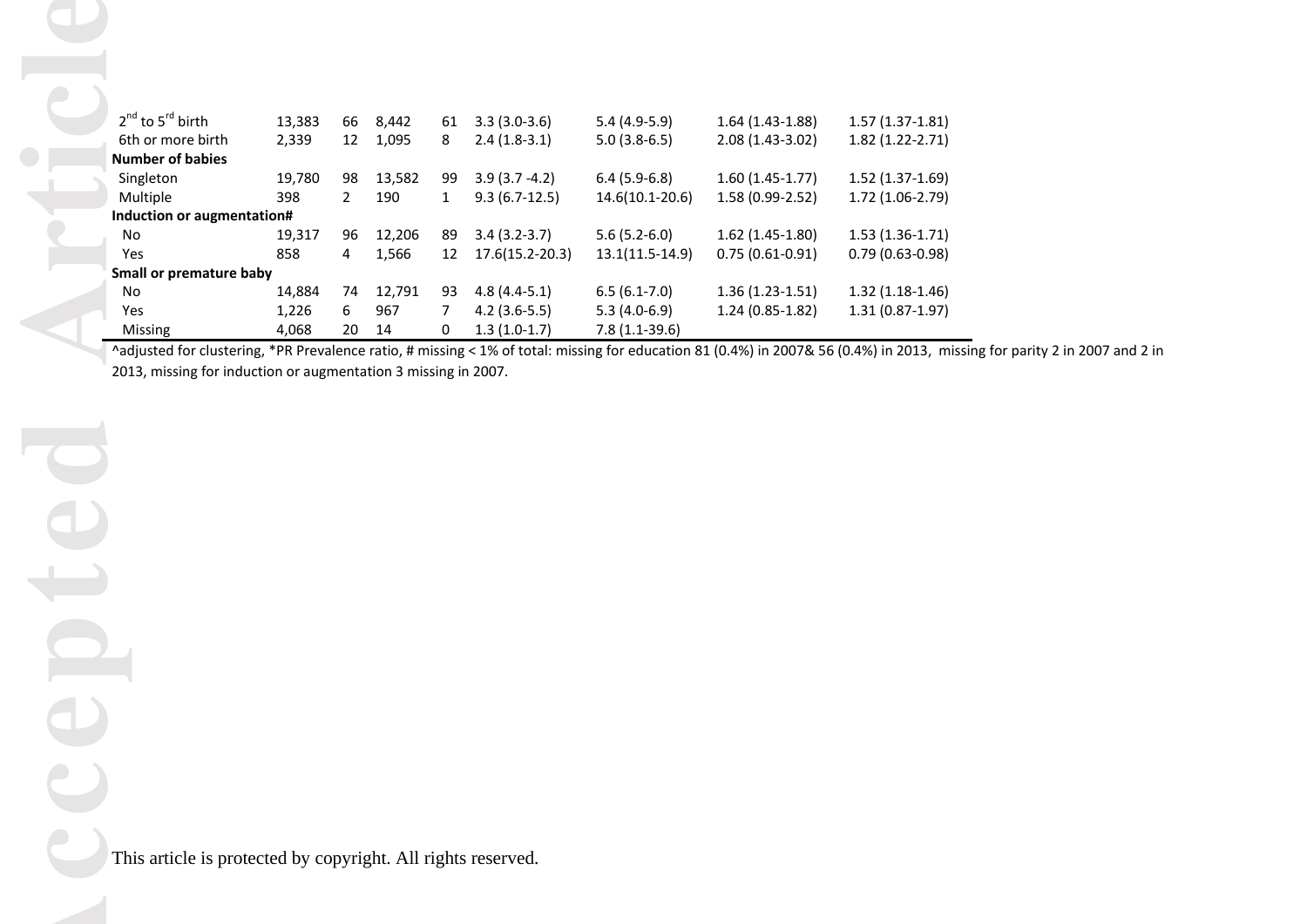|                              | Obstetric risk group                                                                                                                                                                                                                                                                                                                                               |                               | Relative size of obstetric<br>population (%)<br>(95% CI) |                              | CS rate in<br>Group (%)<br>(95% CI) |                                 | Relative contribution to<br>overall CS rate (%)<br>(95% CI) |                              | Absolute contribution to<br>overall CS rate (%)<br>(95% CI) |                              | Neonatal mortality per<br>100 live births<br>(proportion dying,<br>95% CI) |  |
|------------------------------|--------------------------------------------------------------------------------------------------------------------------------------------------------------------------------------------------------------------------------------------------------------------------------------------------------------------------------------------------------------------|-------------------------------|----------------------------------------------------------|------------------------------|-------------------------------------|---------------------------------|-------------------------------------------------------------|------------------------------|-------------------------------------------------------------|------------------------------|----------------------------------------------------------------------------|--|
| $1^{\sim}$                   | Nulliparous, singleton,<br>normal size, no induction<br>or augmentation                                                                                                                                                                                                                                                                                            | 2007<br>18.5<br>$(17.9-19.1)$ | 2013<br>22.5<br>$(21.8 - 23.3)$                          | 2007<br>6.2<br>$(5.4 - 7.0)$ | 2013<br>8.5<br>$(7.4-9.5)$          | 2007<br>28.6<br>$(25.3 - 31.8)$ | 2013<br>29.6<br>$(26.6 - 32.7)$                             | 2007<br>1.2<br>$(1.1 - 1.4)$ | 2013<br>1.9<br>$(1.7 - 2.1)$                                | 2007<br>2.9<br>$(2.3 - 3.5)$ | 2013<br>2.9<br>$(2.3 - 3.5)$                                               |  |
| $2^{\sim}$                   | Nulliparous, singleton,<br>normal size, induction or<br>augmentation                                                                                                                                                                                                                                                                                               | 2.3<br>$(2.1 - 2.6)$          | 5.1<br>$(4.7 - 5.5)$                                     | 12.4<br>$(9.3 - 15.6)$       | 14.7<br>$(11.9-17.4)$               | 7.1<br>$(5.3 - 8.9)$            | 11.7<br>$(9.4-13.9)$                                        | 0.3<br>$(0.2 - 0.4)$         | $0.8\,$<br>$(0.6 - 0.9)$                                    | 4.7<br>$(2.6 - 6.7)$         | 5.2<br>$(3.5 - 6.9)$                                                       |  |
| $3^{\sim}$<br>(incl. 5)<br># | Multiparous, singleton,<br>normal size, no induction<br>or augmentation                                                                                                                                                                                                                                                                                            | 67.1<br>$(66.4 - 67.9)$       | 59.1<br>$(58.2 - 60.0)$                                  | 2.7<br>$(2.4 - 3.0)$         | 4.4<br>$(3.9-4.9)$                  | 44.5<br>$(40.9 - 48.0)$         | 40.7<br>$(37.3 - 44.0)$                                     | 1.7<br>$(1.5-1.8)$           | 2.6<br>$(2.3 - 2.9)$                                        | 2.4<br>$(2.2 - 2.7)$         | 1.7<br>$(1.4 - 2.0)$                                                       |  |
| $4^{\sim}$                   | Multiparous, singleton,<br>normal size, induction or                                                                                                                                                                                                                                                                                                               | 2.8<br>$(2.5 - 3.1)$          | 5.4<br>$(5.0 - 5.8)$                                     | 13.6<br>$(10.7 - 16.5)$      | 12.3<br>$(9.9-14.7)$                | 9.3<br>$(7.3-11.3)$             | 10.4<br>$(8.3 - 12.4)$                                      | 0.4<br>$(0.3 - 0.5)$         | 0.7<br>$(0.5 - 0.8)$                                        | 4.9<br>$(2.8 - 7.1)$         | 4.0<br>$(2.6 - 5.5)$                                                       |  |
|                              | Multiple pregnancies                                                                                                                                                                                                                                                                                                                                               | 2.3<br>$(2.1 - 2.5)$          | 1.4<br>$(1.2 - 1.6)$                                     | 8.1<br>$(5.6-10.5)$          | 14.6<br>$(9.4-19.8)$                | 4.6<br>$(3.1 - 6.0)$            | 3.2<br>$(2.0-4.4)$                                          | 0.2<br>$(0.1 - 0.2)$         | 0.2<br>$(0.1 - 0.3)$                                        | 13.9<br>$(10.6 - 17.1)$      | 13.0<br>$(8.0-17.9)$                                                       |  |
|                              | Total (overall)                                                                                                                                                                                                                                                                                                                                                    | $(6.6 - 7.3)$<br>100          | $(6.0 - 6.9)$<br>100                                     | $(2.5 - 4.4)$<br>4.0         | $(3.1 - 5.8)$<br>6.4                | $(4.3 - 7.6)$<br>100            | $(3.1 - 5.8)$<br>100                                        | $0.2 - 0.3$<br>4.0           | $(0.2 - 0.4)$<br>6.5                                        | $(8.7 - 12.1)$<br>3.5        | 13.5<br>$(11.2 - 15.8)$<br>3.2<br>$(2.9 - 3.5)$                            |  |
| 10                           | augmentation<br>Small in size, singleton<br>Only 5 observations could not be imputed; ~Cases of breech/transverse lie could not be separated out as factor not assessed; # Women with a previous scar<br>are rarely introduced because obstetric staff fears uterine rupture in this setting, thus we assume that cases of previous scar are found in the group 3. | 7.0                           | 6.5                                                      | 3.5<br>$(3.8-4.3)$           | 4.4<br>$(6.0 - 6.9)$                | 6.0                             | 4.5                                                         | 0.2                          | 0.3                                                         | 10.4<br>$(3.2 - 3.7)$        |                                                                            |  |